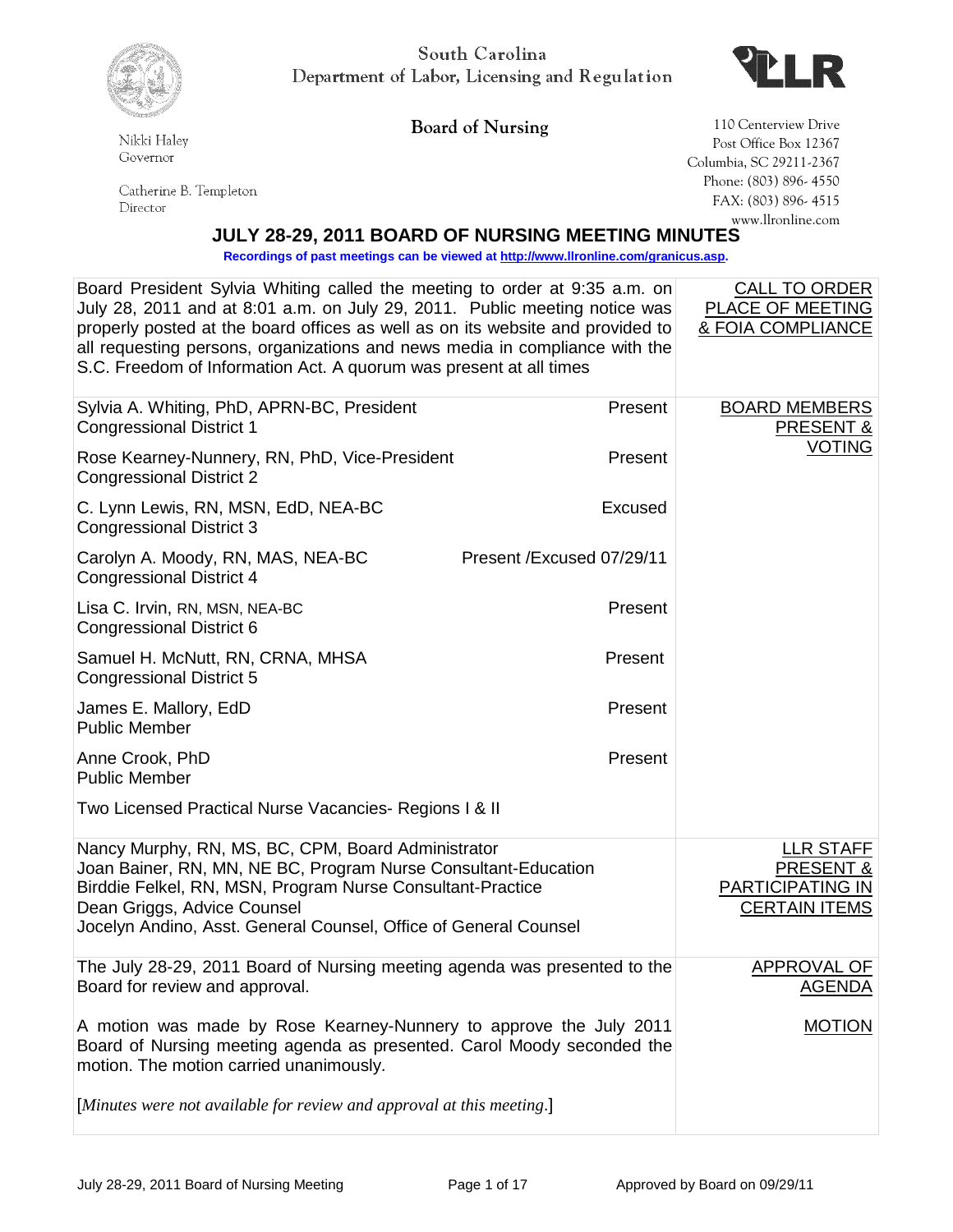| The following items were presented to the Board on the July 28, 2011 Consent<br>Agenda for acceptance as information.                                                                                                                                                                                                                                                                                                 | <b>APPROVAL OF</b><br><b>CONSENT AGENDA</b>                                                                           |
|-----------------------------------------------------------------------------------------------------------------------------------------------------------------------------------------------------------------------------------------------------------------------------------------------------------------------------------------------------------------------------------------------------------------------|-----------------------------------------------------------------------------------------------------------------------|
| • NCLEX RN & PN Summary Statistics for Jan 1 -Mar 31, 2011<br>• Technical College of the Lowcountry LPN Advanced Placement Semester Change<br>• Tri-County Tech. College PN Program Campus Location Change<br>• Applied Tech. Education Campus Practical Nursing Program Voluntarily Closing<br>• OIE Report                                                                                                          |                                                                                                                       |
| • Licensure Statistics<br>• Scope of Practice for Anesthesiologist Assistant<br>• House Bill 3408 – Freedom of Conscience Act<br>• House Bill 3955 – Telemedicine<br>• House Bill 836 - Interstate Healthcare Compact<br>• House Bill 3574 - Board members/Board employment<br>• Budget (On Table for Review)<br>• 2010 NCSBN Delegate Assembly Minutes<br>• NCLA 6.1 Compliance policy<br>• 2012 Board Meeting Dates |                                                                                                                       |
| • Resolutions Committee Renamed Investigative Review Committee (IRC)<br>• Advisory Opinions #29 – Norcuron<br>• Position Statement – Simulation as a Teaching Strategy                                                                                                                                                                                                                                                |                                                                                                                       |
| A motion was made by Rose Kearney-Nunnery to approve the July 2011<br>Consent agenda as presented. Samuel McNutt seconded the motion. The<br>motion carried unanimously.                                                                                                                                                                                                                                              | <b>MOTION</b>                                                                                                         |
| George Cooper, President and Gwenneth Simmonds, Interim Nursing<br>Program Director, South Carolina State University appeared before the Board<br>to discuss their response to Citation for NCLEX passing rate deficiency and<br>the request for BSN Program Curriculum Changes.                                                                                                                                      | <b>SC STATE</b><br>UNIVERSITY - BSN<br><b>PROGRAM RESPONSE</b><br><b>TO CITATION FOR</b><br><b>NCLEX PASSING RATE</b> |
| Sylvia Whiting and James Mallory recused themselves due to former<br>employment with South Carolina State University.                                                                                                                                                                                                                                                                                                 | <b>DEFICIENCY</b>                                                                                                     |
| A motion was made by Samuel McNutt to go into executive session for the<br>purpose of receiving legal counsel. Lisa Irvin seconded the motion. The<br>motion carried unanimously.                                                                                                                                                                                                                                     | <b>MOTION</b>                                                                                                         |
| A motion was made by Rose Kearney-Nunnery to leave executive. Lisa C.<br>Irvin seconded the motion. The motion carried unanimously. No official<br>actions were taken during executive session.                                                                                                                                                                                                                       | <b>MOTION</b>                                                                                                         |
| A motion was made by Lisa Irvin to grant conditional program approval to<br>South Carolina State University BSN Program for a period of one year with the<br>following stipulations:                                                                                                                                                                                                                                  | <b>MOTION</b>                                                                                                         |
| Reappear at the January 2012 Board of Nursing meeting and submit a written<br>report with the following information included:<br>• NCLEX scores for the Spring 2011 graduating class<br>• Revised departmental organizational chart to include the nursing program<br>reporting/ communication channels to the President<br>• Faculty roster listing newly hired faculty (with date of hire), current faculty         |                                                                                                                       |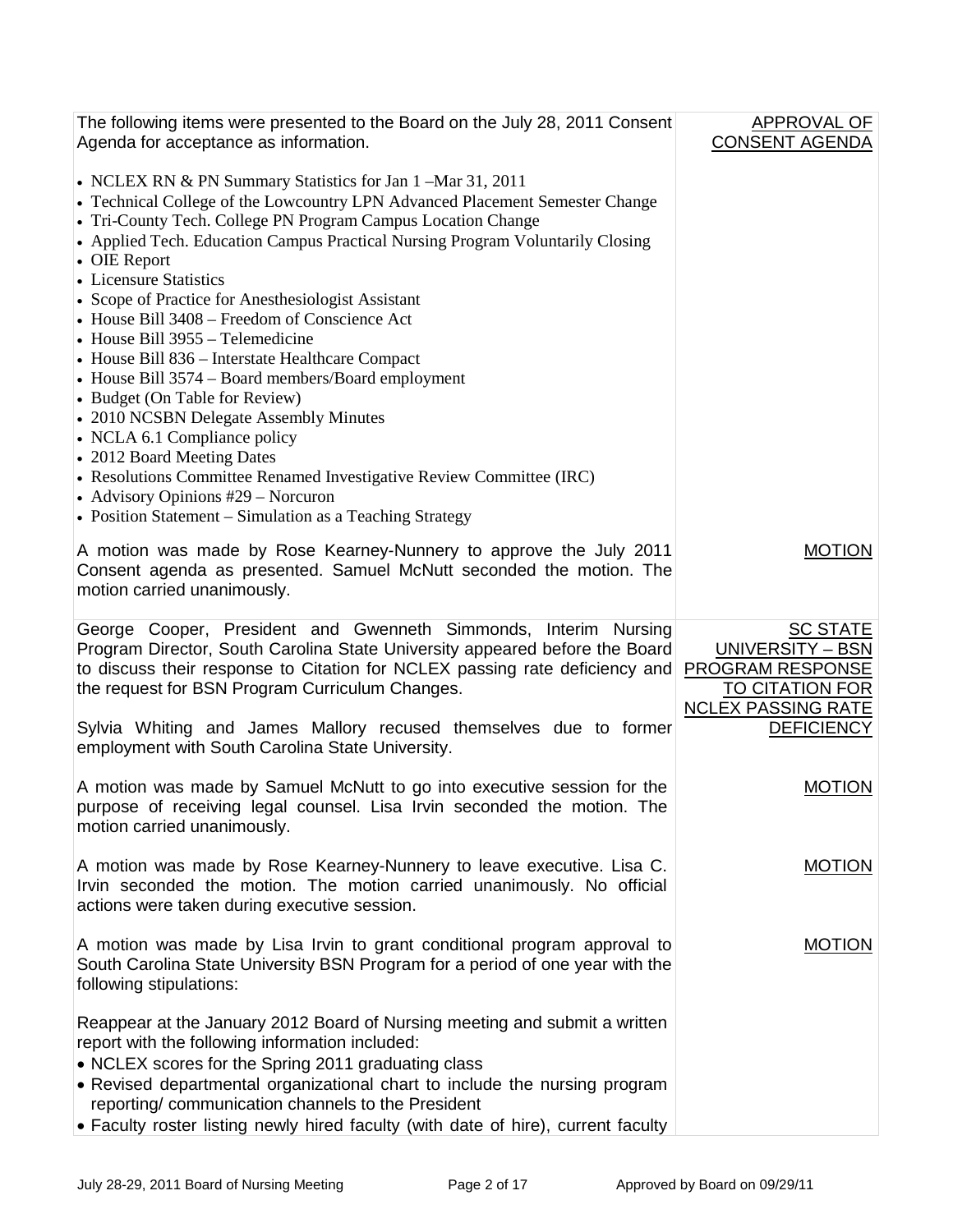| and adjunct faculty to include credentials and experience<br>• Number of students enrolled in each nursing course of the program with<br>specific GPA for the end of the fall semester and ATI results including the<br>level of scores/ results, any remediation and the number progressing in the<br>program.<br>And to defer the decision regarding the BSN Program curriculum change until                                                                                                                                                                                                                                                                                                    |                                                                                                       |
|---------------------------------------------------------------------------------------------------------------------------------------------------------------------------------------------------------------------------------------------------------------------------------------------------------------------------------------------------------------------------------------------------------------------------------------------------------------------------------------------------------------------------------------------------------------------------------------------------------------------------------------------------------------------------------------------------|-------------------------------------------------------------------------------------------------------|
| the return to the January 2012 Board of Nursing meeting and the above<br>required report information is available for the decision making process.<br>Carol Moody seconded the motion. The motion carried unanimously.                                                                                                                                                                                                                                                                                                                                                                                                                                                                            |                                                                                                       |
| Theresa Wright, Nursing Department Head, Heath Milligan, Dean of Instructor,<br>Forest Mahon, Vice-President for Academic Affairs, and Michael Kaltwang,<br>Assistant Dean of Arts of Northeastern Technical College appeared before the<br>Board to discuss their Faculty Update.                                                                                                                                                                                                                                                                                                                                                                                                                | <b>NORTHEASTERN</b><br><b>TECHNICAL COLLEGE</b><br><b>FACULTY UPDATE</b>                              |
| Discussion included, but was not limited to by the Board to consider a<br>Partnership using a hospital setting, offer alternate teaching practices to<br>potential new hire, increase the pay for newly hired for location reasons, ask<br>for help/assistance from surrounding Colleges. Northeastern Technical<br>College Dean of Instructors, discussed submitting an interested applicant who<br>has completed 50% of BSN at MUSC. Nancy Murphy stated she would add<br>this to the August 30, 2011 ACON meeting. Based on the recommendation<br>ACON will make at that meeting, Nancy Murphy will schedule this item for the<br>September 2011 Board meeting for an action to be determined. |                                                                                                       |
| A motion was made by Rose Kearney-Nunnery to approve one semester for<br>Fall only for Northeastern Technical College to return January 2012 meeting<br>and to submit a Faculty Roster. Samuel McNutt seconded the motion. The<br>motion carried unanimously.                                                                                                                                                                                                                                                                                                                                                                                                                                     | <b>MOTION</b>                                                                                         |
| Margaret Kroposki, PhD, RN, Assistant Dean Health Sciences/ Nursing<br>Program Director, Lynn K. Lyons, Nursing Professor and Wanda Baker, RN,<br>MN, FNP Academic Program Chair of Greenville Technical College appeared<br>before the Board to discuss their Program Curriculum Change request.                                                                                                                                                                                                                                                                                                                                                                                                 | <b>GREENVILLE</b><br><b>TECHNICAL COLLEGE</b><br>AND PROGRAM<br><b>CURRICULUM</b><br>CHANGE REQUEST   |
| Discussion included, but was not limited to students needing more<br>assessment and exercise with National Council Licensure Examination<br>(NCLEX) questions, engaging different approaches while in the lab to assist<br>the NCLEX passing rate, the use of on-line resources to help the students and<br>interaction from the students. Greenville Technical College is set to start this<br>program Fall 2012 with a Fall 2014 graduation. Advisors are already informing<br>new students about the new curriculum that will start Fall 2012.                                                                                                                                                 |                                                                                                       |
| A motion was made by Anne Crook to accept with great approval and to<br>appear before the Board in July or September 2014 with the results. Carol<br>Moody seconded the motion. The motion carried unanimously.                                                                                                                                                                                                                                                                                                                                                                                                                                                                                   | <b>MOTION</b>                                                                                         |
| Laurie Harden, Program Director, Mary Walker, Dean, and David Sharp, Dean<br>of South University appeared before the Board regarding full approval of their<br>Baccalaureate Degree for Nursing Program. At its July 2008 meeting, the<br>Board granted initial approval status to South University.                                                                                                                                                                                                                                                                                                                                                                                              | <b>SOUTH UNIVERSITY</b><br><b>BACCALAUREATE</b><br><b>DEGREE NURSING</b><br><b>PROGRAM INITIAL TO</b> |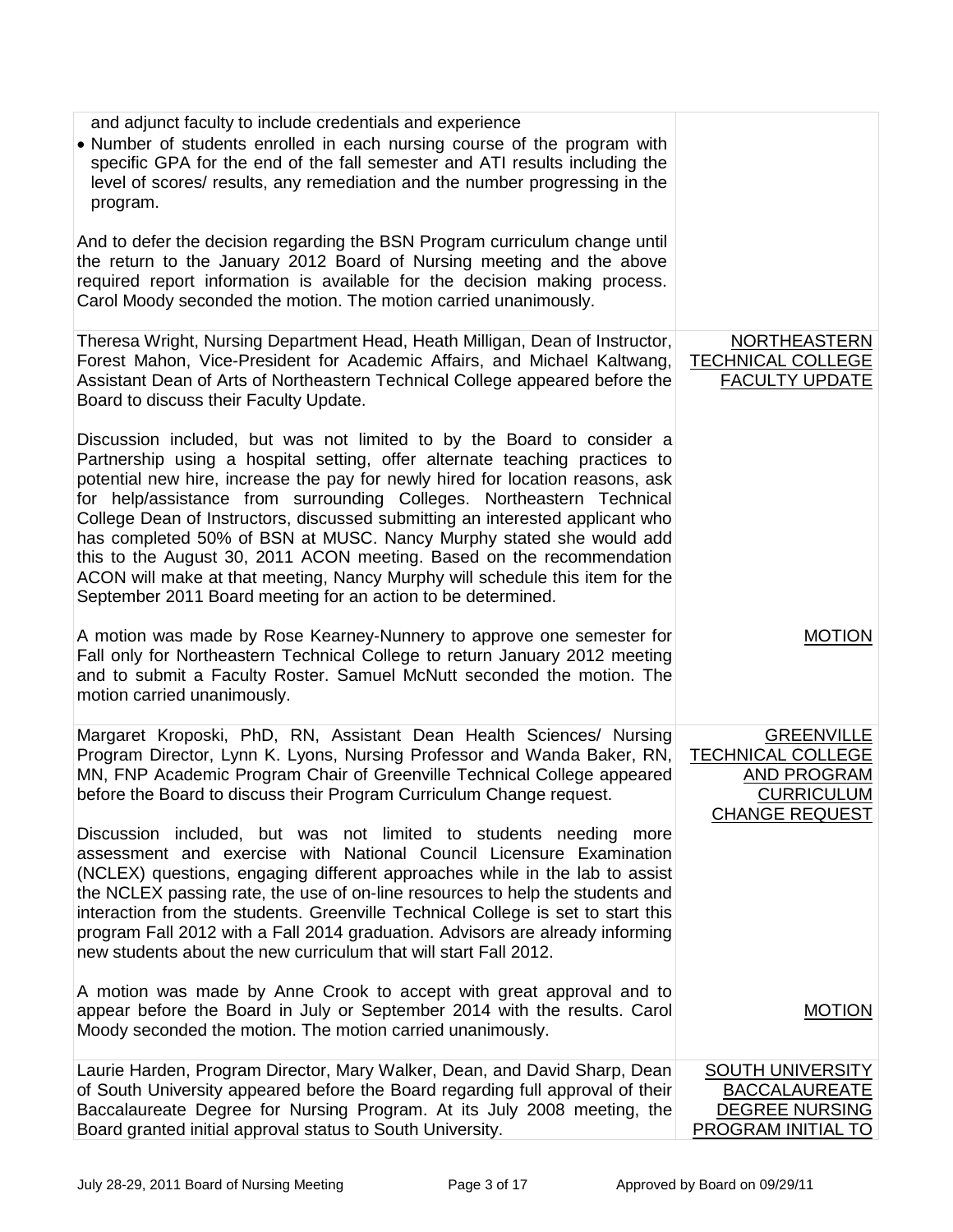|                                                                                                                                                                                                                                                                                                                                                                                                                                                                                                                                                                                                                                                                                                                                                                | <b>FULL APPROVAL</b>                                                                                                                       |
|----------------------------------------------------------------------------------------------------------------------------------------------------------------------------------------------------------------------------------------------------------------------------------------------------------------------------------------------------------------------------------------------------------------------------------------------------------------------------------------------------------------------------------------------------------------------------------------------------------------------------------------------------------------------------------------------------------------------------------------------------------------|--------------------------------------------------------------------------------------------------------------------------------------------|
| Rose Kearney-Nunnery recused herself from discussion due to previous<br>employment with South University.                                                                                                                                                                                                                                                                                                                                                                                                                                                                                                                                                                                                                                                      |                                                                                                                                            |
| Nancy Murphy request the Board to accept the April 20-23, 2010 report of the<br>South University Commission on Collegiate Nursing Education (CCNE) site<br>visit and consider granting the BSN program full approval status based on and<br>concurrent with the CCNE accreditation action.                                                                                                                                                                                                                                                                                                                                                                                                                                                                     |                                                                                                                                            |
| A motion was made by Anne Crook to grant full approval for the South<br>University Baccalaureate Degree Nursing program, and to report any<br>substantive changes to the Board. Samuel McNutt seconded the motion. The<br>motion carried unanimously.                                                                                                                                                                                                                                                                                                                                                                                                                                                                                                          | <b>MOTION</b>                                                                                                                              |
| Fortis College representatives Glenda P Sims, Director of Nursing; Charlotte<br>Stoudmire, Regional Dean of Nursing; Paul Wright, Campus President;<br>Syreeta Mill, Clinical Coordinator appeared before the Board to discuss Fortis<br>College Associate Degree Nursing Program expanding the program's length<br>from six to eight quarters.                                                                                                                                                                                                                                                                                                                                                                                                                | <b>FORTIS COLLEGE</b><br><b>AND PROGRAM</b><br><b>CURRICULUM</b><br><b>TIMEFRAME CHANGE</b><br><b>REQUEST</b>                              |
| A motion was made by Rose Kearney-Nunnery to approve the Fortis College<br>proposed Associate Degree Nursing Program curriculum timeframe change<br>request from six to eight quarters as presented. Lisa Irvin seconded the<br>motion. The motion carried unanimously                                                                                                                                                                                                                                                                                                                                                                                                                                                                                         | <b>MOTION</b>                                                                                                                              |
| Nurse Practice Act §40-33-20(52) "Readily available" means the physician<br>must be in near proximity and is able to be contacted either in person or by<br>telecommunications or other electronic means to provide consultation and<br>advice to the nurse practitioner, certified nurse-midwife, or clinical nurse<br>specialist performing delegated medical acts. When application is made for<br>more than three NP's, CNM's, or CNS's to practice with one physician, or<br>when a NP, CNM, or CNS is performing delegated medical acts in a practice<br>site greater than forty-five miles from the physician, the Board of Nursing and<br>Board of Medical Examiners shall each review the application to determine if<br>adequate supervision exists. | <b>APRN REQUESTING</b><br><b>EXCEPTION TO 45</b><br><b>MILE RADIUS</b><br><b>REQUIREMENT FOR</b><br><b>PHYSICIAN</b><br><b>SUPERVISION</b> |
| Gina Alexander-Berrios, FNP appeared to request an exception per §40-33-<br>20(52). She works at onsite facilities for Healthstat for five different facilities.<br>She is requesting to use the same physician and the same backup physician<br>for all five clinics. Dr. Henry is located 50.39 miles from the onsite clinic.                                                                                                                                                                                                                                                                                                                                                                                                                                |                                                                                                                                            |
| A motion was made by Rose Kearney-Nunnery to approve Gina Alexander-<br>Berrios request for reaching beyond the 45 mile radius. Anne Crook and<br>Samuel McNutt seconded the motion. The motion carried unanimously.                                                                                                                                                                                                                                                                                                                                                                                                                                                                                                                                           | <b>MOTION</b>                                                                                                                              |
| Joel Orr, Leslie Connery, Christian Scientist Attorney, and Christine Filipovich,<br>Nursing Consultant, RN, MSN appeared before the Board to discuss using the<br>word/term "nurse" in addition to Christian Science when advertising locally.                                                                                                                                                                                                                                                                                                                                                                                                                                                                                                                | <b>CHRISTIAN SCIENCE</b><br><b>COMMITTEE</b>                                                                                               |
| A motion was made by Carol Moody to go into executive session for the<br>purpose of receiving legal counsel. Samuel McNutt seconded the motion. The<br>motion carried unanimously.                                                                                                                                                                                                                                                                                                                                                                                                                                                                                                                                                                             | <b>MOTION</b>                                                                                                                              |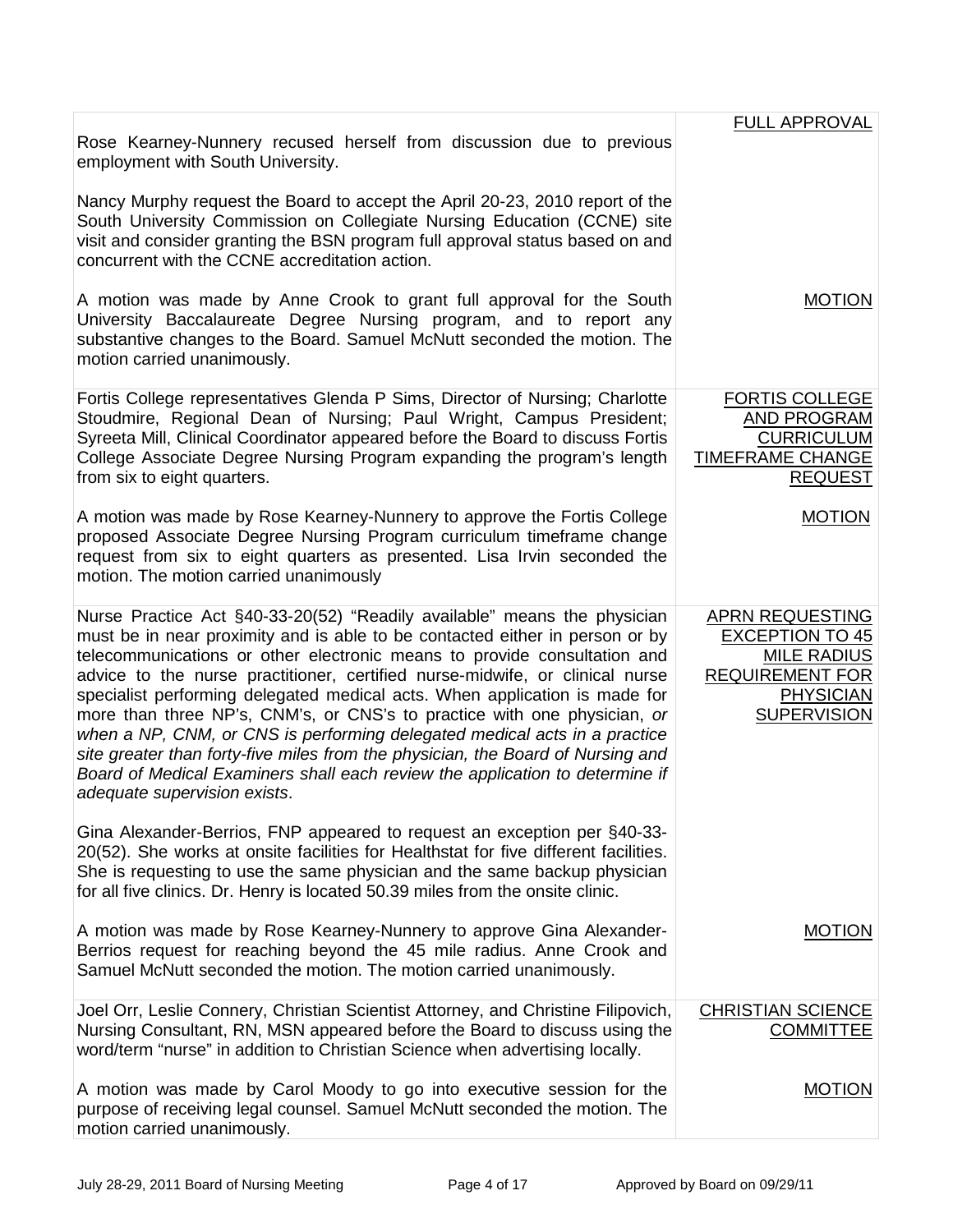| A motion was made by Rose Kearney-Nunnery to leave executive session.<br>Samuel McNutt seconded the motion. The motion carried unanimously. No<br>official actions were taken during executive session.                                                                                                                                                                                                                                                                                             | <b>MOTION</b>                            |
|-----------------------------------------------------------------------------------------------------------------------------------------------------------------------------------------------------------------------------------------------------------------------------------------------------------------------------------------------------------------------------------------------------------------------------------------------------------------------------------------------------|------------------------------------------|
| A motion was made by Anne Crook to that the Board take "no" action due to<br>the proposal not being a nursing scope of practice concern. Rose Kearney-<br>Nunnery seconded the motion. The motion carried unanimously.                                                                                                                                                                                                                                                                              | <b>MOTION</b>                            |
| Rose Kearney-Nunnery made a motion to deny the request to use the term<br>nurse in any combination. Samuel McNutt seconded the motion. The motion<br>carried unanimously.                                                                                                                                                                                                                                                                                                                           | <b>MOTION</b>                            |
| Joan Bainer introduced Peggy Dulaney, Chair, S.C. Nurses Association Peer<br>in Nursing (PAPIN). Bernice Kennedy, Sheryl<br>Program<br>Assistance<br>Montgomery, and Fred Astle also representing PAPIN were also introduced.<br>Frank Sheheen and Rick Wilson of the Recovering Professional Program<br>(RPP) were also present. PAPIN and RPP provide services to nurses who<br>need assistance with substance abuse. A brief overview of PAPIN and its<br>initiatives was provided to the Board. | <b>PAPIN REPORT</b>                      |
| Applicants for licensure appeared before the Board to discuss their application<br>for licensure by examination or endorsement and "yes" answers to questions<br>regarding convictions, charges, etc.                                                                                                                                                                                                                                                                                               | <b>APPLICATION</b><br><b>APPEARANCES</b> |
| 4.1–An applicant for licensure as a registered nurse by endorsement<br>appeared before the Board to discuss "yes" answers on the application.                                                                                                                                                                                                                                                                                                                                                       |                                          |
| A motion was made by Rose Kearney-Nunnery to allow Applicant to endorse<br>into South Carolina as a Compact registered nurse. Lisa Irvin seconded the<br>motion. The motion carried unanimously.                                                                                                                                                                                                                                                                                                    | <b>MOTION</b>                            |
| 4.2–An applicant for licensure as a registered nurse by examination appeared<br>before the Board to discuss "yes" answers on the application.                                                                                                                                                                                                                                                                                                                                                       |                                          |
| A motion was made by Rose Kearney-Nunnery to allow Applicant to take the<br>National Council Licensure Examination-Registered Nurse and upon<br>successful completion be licensed as a registered nurse. Samuel McNutt<br>seconded the motion. The motion carried unanimously.                                                                                                                                                                                                                      | <b>MOTION</b>                            |
| 6.4-An applicant for licensure as a registered nurse by examination appeared<br>before the Board to discuss "yes" answers on the application.                                                                                                                                                                                                                                                                                                                                                       |                                          |
| A motion was made by Samuel McNutt to allow Applicant to take the National<br>Council Licensure Examination-Registered Nurse and upon successful<br>completion be licensed as a registered nurse. Anne Crook seconded the<br>motion. The motion carried unanimously.                                                                                                                                                                                                                                | <b>MOTION</b>                            |
| 6.2–An applicant for licensure as a licensed practical nurse by endorsement<br>appeared before the Board to discuss "yes" answers on the application.                                                                                                                                                                                                                                                                                                                                               |                                          |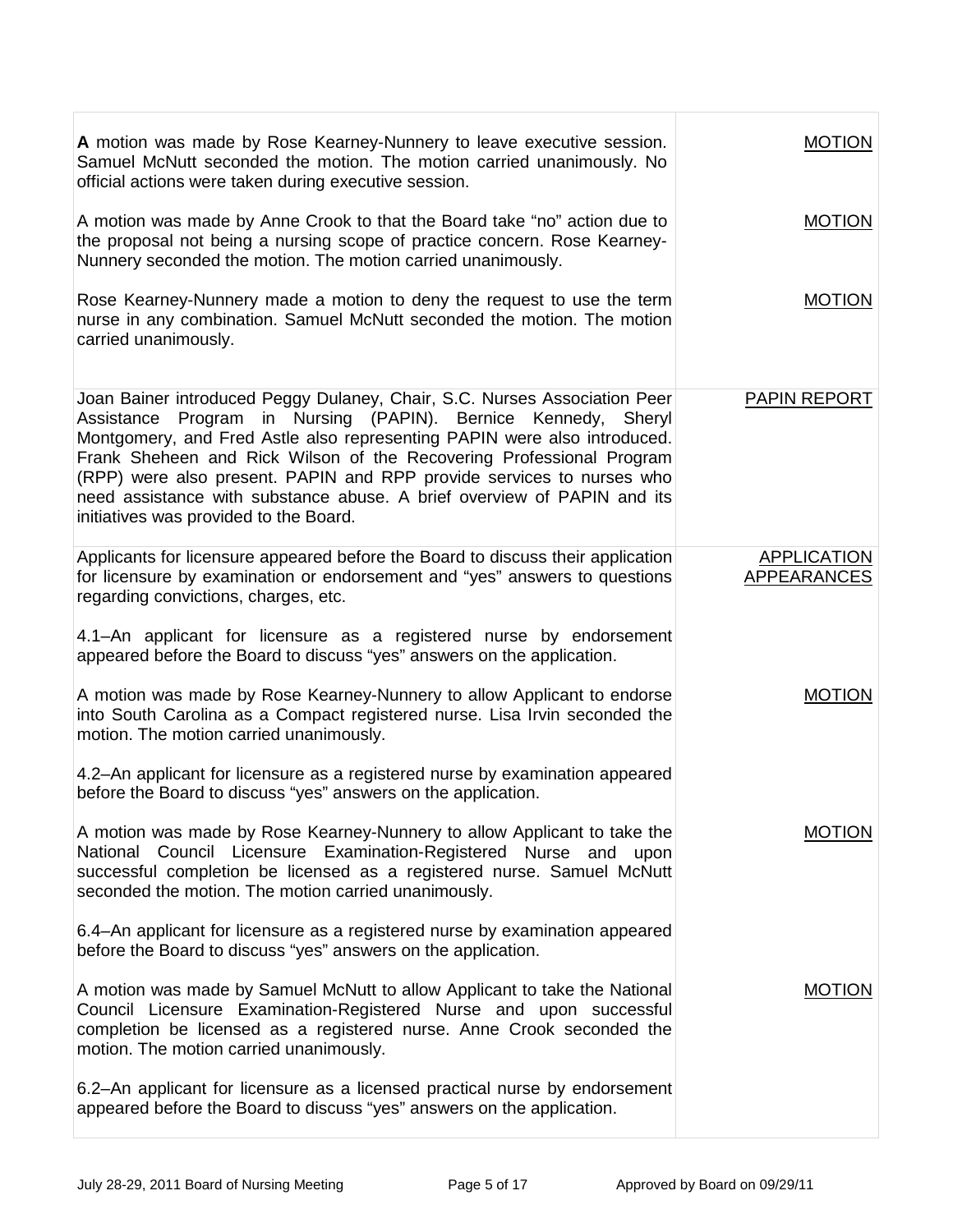| A motion was made by Anne Crook to allow Applicant to endorse into South<br>Carolina as a licensed practical nurse. Rose Kearney-Nunnery seconded the<br>motion. The motion carried unanimously.<br>6.1–An applicant for licensure as a registered nurse by examination appeared<br>before the Board to discuss "yes" answers on the application.                                                        | <b>MOTION</b>       |
|----------------------------------------------------------------------------------------------------------------------------------------------------------------------------------------------------------------------------------------------------------------------------------------------------------------------------------------------------------------------------------------------------------|---------------------|
| A motion was made by Rose Kearney-Nunnery for Applicant to complete<br>Kaplan, o allow take the National Council Licensure Examination-Registered<br>Nurse and upon successful completion be licensed as a registered nurse and.<br>Samuel McNutt seconded the motion. The motion carried unanimously.                                                                                                   | <b>MOTION</b>       |
| 6.3-An applicant for licensure as a registered nurse by examination appeared<br>before the Board to discuss "yes" answers on the application.                                                                                                                                                                                                                                                            |                     |
| A motion was made by Carol Moody to allow Applicant to take the National<br>Council Licensure Examination-Registered Nurse and upon successful<br>completion be licensed as a registered nurse. James Mallory seconded the<br>motion. The motion carried unanimously.                                                                                                                                    | <b>MOTION</b>       |
| To determine appropriate disciplinary actions, the Board reviewed Disciplinary<br>Hearing Panel Reports, transcripts and exhibits as well as memoranda of<br>agreement stipulating to violations of the Nurse Practice Act as well as §40-1-<br>110(F), S.C. Codes of Laws, as amended. Recovering Professional Program<br>representatives were present to respond to questions regarding their clients. | <b>OGC HEARINGS</b> |
| In Case #2009-291, Respondent signed a Memorandum of Agreement in lieu<br>of a hearing admitting to violation of §40-33-110(A)(9), Nurse Practice Act.<br>Respondent appeared before the Board and was represented by Jan Strifling.                                                                                                                                                                     |                     |
| A motion was made by Rose Kearney-Nunnery to go into executive session<br>for the purpose of receiving legal counsel in Case #2009-291. Samuel McNutt<br>seconded the motion. The motion carried unanimously.                                                                                                                                                                                            | <b>MOTION</b>       |
| A motion was made by Rose Kearney-Nunnery to leave executive session.<br>Samuel McNutt seconded the motion. The motion carried unanimously. No<br>official actions were taken during executive session.                                                                                                                                                                                                  | <b>MOTION</b>       |
| A motion was made by Lisa Irvin in Case #2009-291 to issue a private<br>reprimand and impose a civil penalty of \$150, successful completion of<br>Medication Administration, Documentation and Medication Errors courses<br>within six months. Samuel McNutt seconded the motion. The motion carried<br>unanimously.                                                                                    | <b>MOTION</b>       |
| In Case #2010-155, Respondent signed a Memorandum of Agreement in lieu<br>of a hearing admitting to violation of §40-33-110(A)(3), Nurse Practice Act.<br>Respondent appeared before the Board represented by T. Ryan Langley.                                                                                                                                                                           |                     |
| A motion was made by Rose Kearney-Nunnery in Case #2010-155 to issue a<br>private reprimand. Carol Moody seconded the motion. The motion carried<br>unanimously.                                                                                                                                                                                                                                         | <b>MOTION</b>       |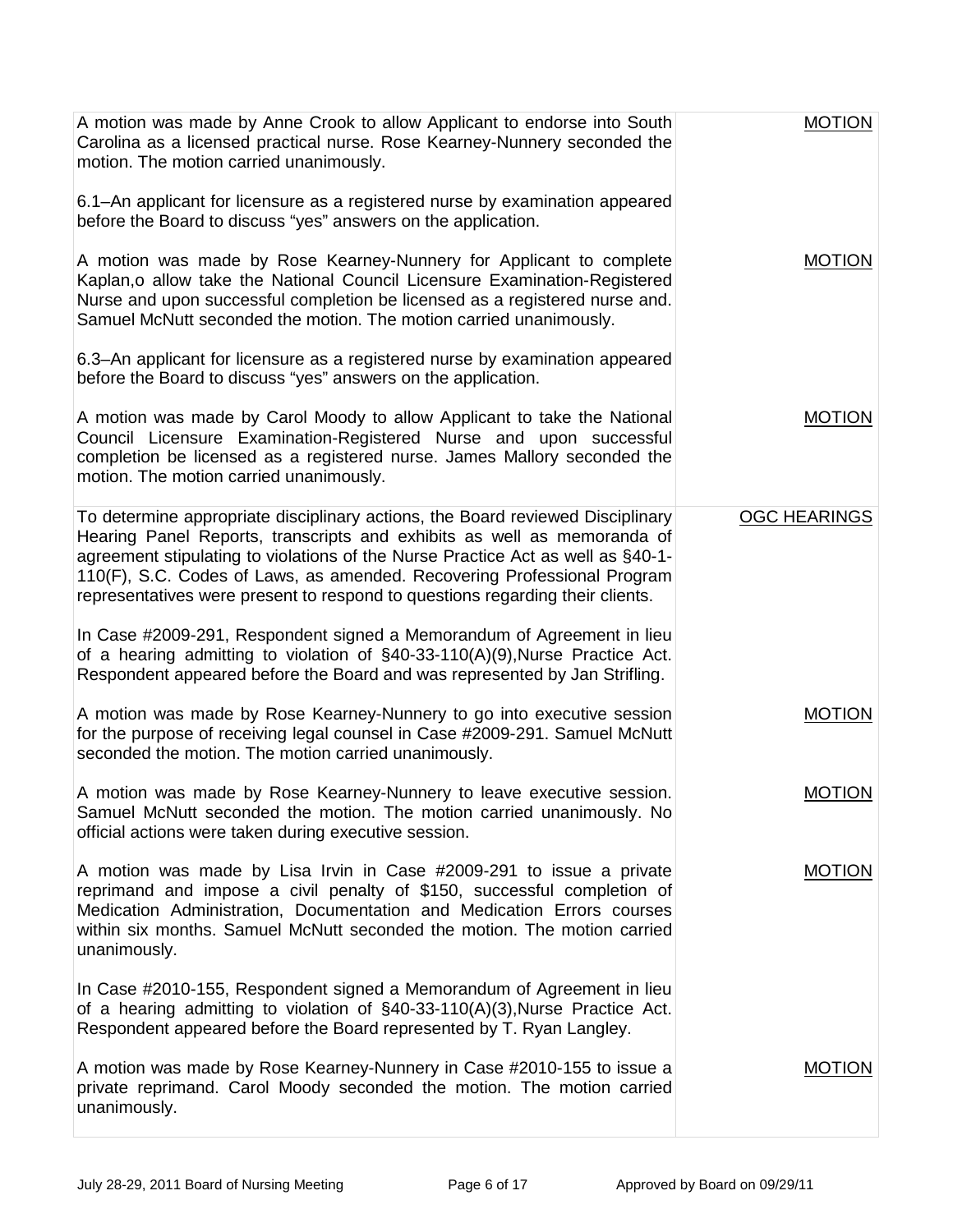| In Case #2010-372 Respondent signed a Memorandum of Agreement in lieu<br>of a hearing admitting to violation of $\S$ 40-33-110(A)(21), Nurse Practice Act.<br>Respondent appeared before the Board without legal counsel. Respondent<br>was aware of his/her right to legal counsel and waived that right. |               |
|------------------------------------------------------------------------------------------------------------------------------------------------------------------------------------------------------------------------------------------------------------------------------------------------------------|---------------|
| A motion was made by Lisa Irvin to go into executive session for the purpose<br>of receiving legal counsel in Case #2010-372. Samuel McNutt seconded the<br>motion. The motion carried unanimously.                                                                                                        | <b>MOTION</b> |
| A motion was made by Rose Kearney-Nunnery to leave executive session.<br>Samuel McNutt seconded the motion. The motion carried unanimously. No<br>official actions were taken during executive session.                                                                                                    | <b>MOTION</b> |
| Dean Grigg, Advice Counsel, explained the Memorandum of Agreement could<br>not be dismissed; an action must be taken by the Board.                                                                                                                                                                         |               |
| A motion was made by Samuel McNutt in Case #2010-372 to issue a public<br>reprimand. Anne Crook seconded the motion. The motion carried<br>unanimously.                                                                                                                                                    | <b>MOTION</b> |
| In Case #2010-289 Respondent signed a Memorandum of Agreement in lieu<br>of a hearing admitting to violation of §40-33-110(A)(18), Nurse Practice Act.<br>Respondent appeared before the Board without legal counsel. Respondent<br>was aware of his/her right to legal counsel and waived that right.     |               |
| Due to geographic proximity to her school, Board President Sylvia Whiting<br>recused herself from discussion and vote. Board Vice-President Rose<br>Kearney-Nunnery presided.                                                                                                                              |               |
| A motion was made by Carol Moody to go into executive session for the<br>purpose of receiving legal counsel in Case #2010-289. Lisa Irvin seconded the<br>motion. The motion carried unanimously.                                                                                                          | <b>MOTION</b> |
| A motion was made by Lisa Irvin to leave executive session. Samuel McNutt<br>seconded the motion. The motion carried unanimously. No official actions<br>were taken during executive session.                                                                                                              | <b>MOTION</b> |
| A motion was made by Samuel McNutt in Case #2010-289 to issue a private<br>reprimand, require completion of a Board-approved Medication Administration<br>and Documentation course and a Legal Aspects course, within six months.<br>Carol Moody seconded the motion. The motion carried unanimously.      | MUTION        |
| In Case #2010-296 Lisa Irvin recused herself due to a relationship with<br>Respondent. A quorum was still present.                                                                                                                                                                                         |               |
| Respondent signed a Memorandum of Agreement in lieu of a hearing<br>admitting to violation of §40-33-110(A)(18), Nurse Practice Act. Respondent<br>appeared before the Board without legal counsel. Respondent was aware of<br>his/her right to legal counsel and waived that right.                       |               |
| A motion was made by Carol Moody to go into executive session for the<br>purpose of receiving legal counsel in Case #2010-296. Samuel McNutt<br>seconded the motion. The motion carried unanimously.                                                                                                       | <b>MOTION</b> |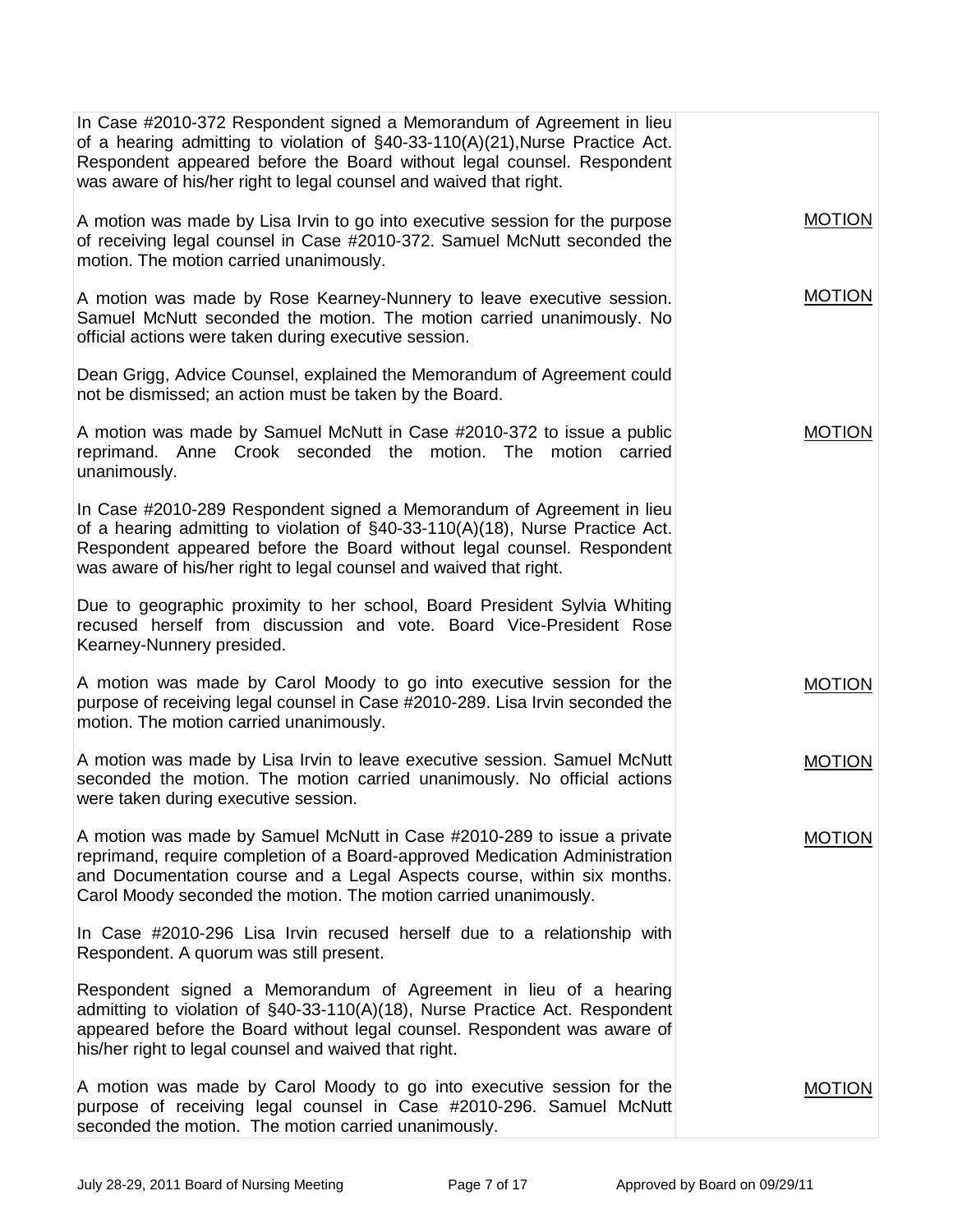| A motion was made by Carol Moody to leave executive session. Samuel<br>McNutt seconded the motion. The motion carried unanimously. No official<br>actions were taken during executive session.                                                                                                                                         | <b>MOTION</b>                                 |
|----------------------------------------------------------------------------------------------------------------------------------------------------------------------------------------------------------------------------------------------------------------------------------------------------------------------------------------|-----------------------------------------------|
| A motion was made by Carol Moody in Case #2010-296 to issue a public<br>reprimand and impose a civil penalty of \$250 and require Respondent to<br>complete Board approved courses in Legal Aspects, Ethics and Critical<br>Thinking within six months. Samuel McNutt seconded the motion. The motion<br>carried unanimously.          | <b>MOTION</b>                                 |
| In Case #2009-381 Respondent signed a Memorandum of Agreement in lieu<br>of a hearing admitting to violation of $\S$ 40-33-110(A)(3), (9) and (18), Nurse<br>Practice Act. Respondent appeared before the Board without legal counsel.<br>Respondent was aware of his/her right to legal counsel and waived that right.                |                                               |
| A motion was made by Rose Kearney-Nunnery to go into executive session<br>for the purpose of receiving legal counsel in Case #2009-381. Samuel McNutt<br>seconded the motion. The motion carried unanimously.                                                                                                                          | <b>MOTION</b>                                 |
| A motion was made by Rose Kearney-Nunnery to leave executive session.<br>Carol Moody seconded the motion. The motion carried unanimously. No<br>official actions were taken during executive session.                                                                                                                                  | <b>MOTION</b>                                 |
| A motion was made by Samuel McNutt in Case #2009-381 to issue a public<br>reprimand, impose a \$750 civil penalty and require completion of Board-<br>approved Medication Administration, Documentation, Ethics and Critical<br>Thinking courses within six months. Lisa Irvin seconded the motion. The<br>motion carried unanimously. | <b>MOTION</b>                                 |
| In Case #2010-484, Respondent signed a Memorandum of Agreement in lieu<br>of a hearing admitting to violation of §40-1-110(F), S.C. Codes of Laws, as<br>amended. Respondent appeared before the Board without legal counsel.<br>Respondent was aware of his/her right to legal counsel and waived that right.                         |                                               |
| A motion was made by Carol Moody in Case #2010-484 to go into executive<br>session for the purpose of receiving legal counsel. Rose Kearney-Nunnery<br>seconded the motion. The motion carried unanimously.                                                                                                                            | <b>MOTION</b>                                 |
| A motion was made by Rose Kearney-Nunnery to leave executive session.<br>Carol Moody seconded the motion. The motion carried unanimously. No<br>official actions were taken during executive session.                                                                                                                                  | <b>MOTION</b>                                 |
| A motion was made by Samuel McNutt in Case #2010-484 to issue a private<br>reprimand. Rose Kearney-Nunnery seconded the motion. The motion carried<br>unanimously.                                                                                                                                                                     | <b>MOTION</b>                                 |
| The Board was provided with the Resolutions Committee Report with<br>recommendations from its meetings held since the March Board meeting. The<br>Disciplinary Sanctions Guidelines is used in making these recommendations.                                                                                                           | <b>RESOLUTIONS</b><br><b>COMMITTEE REPORT</b> |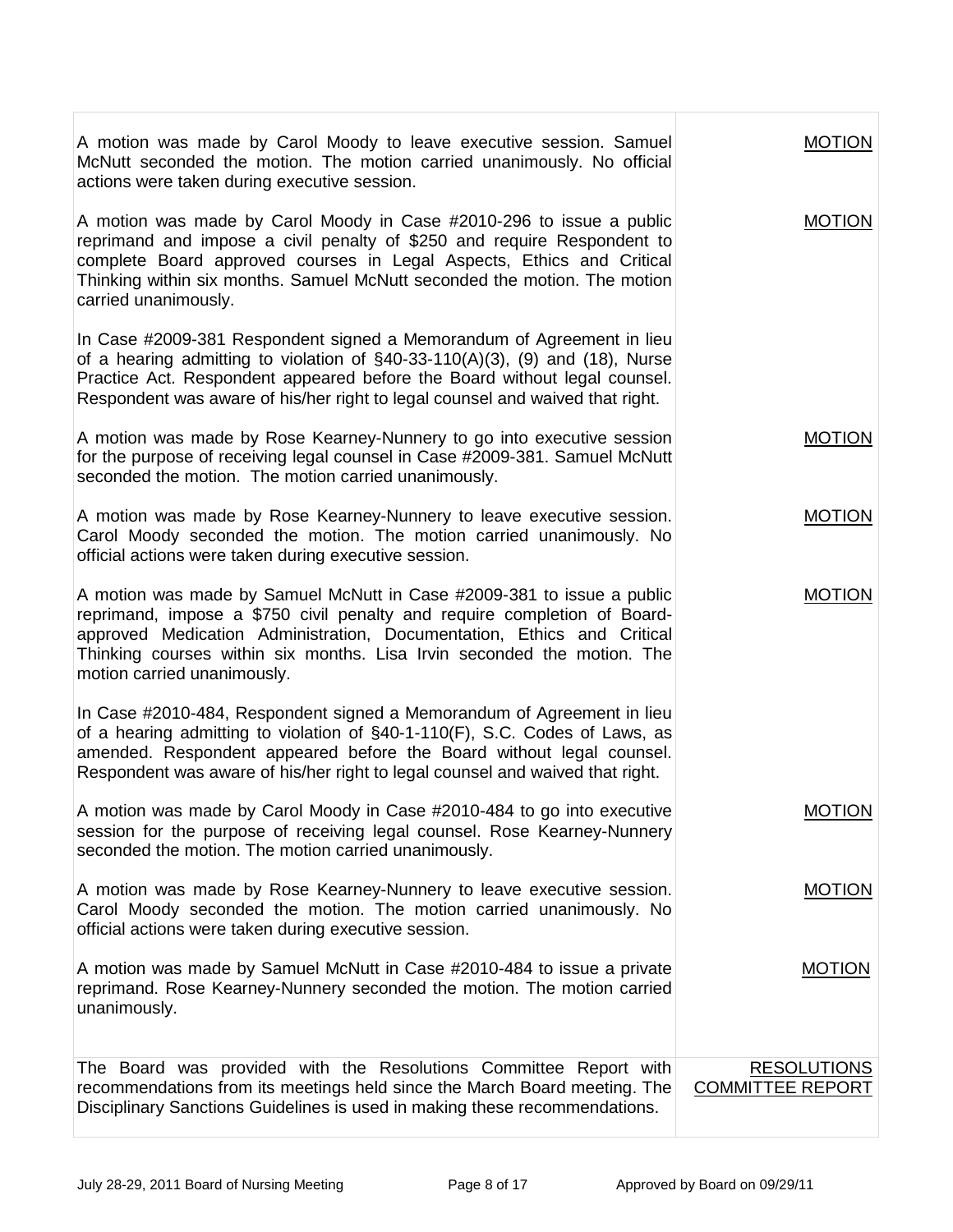| A motion was made by Rose Kearney-Nunnery to approve May 19, 2011<br>Dismissals (Case #2009-198, 2010-363, 2010-435, 2010-470, and 2010-495)<br>as recommended by the Resolutions Committee. Lisa Irvin seconded the<br>motion. The motion carried unanimously.                                                                                                                                                                                                                                                                                                                                                                                                                                                                                                                                                                                                   | <b>MOTION</b>      |
|-------------------------------------------------------------------------------------------------------------------------------------------------------------------------------------------------------------------------------------------------------------------------------------------------------------------------------------------------------------------------------------------------------------------------------------------------------------------------------------------------------------------------------------------------------------------------------------------------------------------------------------------------------------------------------------------------------------------------------------------------------------------------------------------------------------------------------------------------------------------|--------------------|
| A motion was made by Rose Kearney-Nunnery to approve May 19, 2011<br>Dismissals with Letters of Concern (Case #2010-417, 2011-17 and 2011-85)<br>as recommended by the Resolutions Committee. Samuel McNutt seconded<br>the motion. The motion carried unanimously.                                                                                                                                                                                                                                                                                                                                                                                                                                                                                                                                                                                               | <b>MOTION</b>      |
| A motion was made by Samuel McNutt to approve May 19, 2011 Formal<br>Complaints (Case # 2009-453, 2009-464, 2010-138, 2010-149, 2010-192,<br>2010-245, 2010-254, 2010-273, 2010-326, 2010-339, 2010-387, 2010-388,<br>2010-447, 2010-452, 2010-459, 2010-460, 2010-461, 2010-471, 2010-472,<br>2010-484, 2010-499, 2010-500, 2010-501, 2010-502, 2010-503, 2010-509,<br>2010-511, 2010-252, 2010-531, 2011-1, 2011-2, 2011-14, and 2011-55) as<br>recommended by the Resolutions Committee. Anne Crook seconded the<br>motion. The motion carried unanimously.                                                                                                                                                                                                                                                                                                    | <b>MOTION</b>      |
| Mark Sanders introduced Gil Altman as the new Program Coordinator for the<br>Office of Investigations and Enforcement.                                                                                                                                                                                                                                                                                                                                                                                                                                                                                                                                                                                                                                                                                                                                            |                    |
| A motion was made by Rose Kearney-Nunnery to approve July 28, 2011<br>Dismissals (Case # 2010-252, 2010-385, 2010-391, 2010-451, 2010-480,<br>2011-9, 2011-10, 2011-113, 2011-115, 2011-116, 2011-117 and 2010-523) as<br>recommended by the Resolutions Committee. Lisa Irvin seconded the motion.<br>The motion carried unanimously.                                                                                                                                                                                                                                                                                                                                                                                                                                                                                                                            | <b>MOTION</b>      |
| A motion was made by Rose Kearney-Nunnery to approve July 28, 2011<br>Dismissals with Letters of Concern (Case #2010-412, 2010-518, 2011-13,<br>2011-94 and 2011-163) as recommended by the Resolutions Committee.<br>Samuel H. McNutt seconded the motion. The motion carried unanimously.                                                                                                                                                                                                                                                                                                                                                                                                                                                                                                                                                                       | <b>MOTION</b>      |
| A motion was made by Samuel H. McNutt to approve July 28, 2011 Formal<br>Complaints (Case # 2009-90, 2009-192, 2009-333, 2009-440, 2010-17, 2010-<br>49, 2010-176, 2010-209, 2010-216, 2010-295, 2010-299, 2010-348, 2010-<br>349, 2010-364, 2010-366, 2010-367, 2010-390, 2010-397, 2010-399, 2010-<br>408, 2010-427, 2010-441 - 2010-445, 2010-449, 2010-453 - 2010-455, 2010-<br>265, 2010-466, 2010-479, 2010-485 - 2010-487, 2010-490, 2010-496, 2010-<br>497, 2010-514, 2010-521, 2010-522, 2010-526, 2010-535, 2011-15, 2011-20,<br>2011-21, 2011-23, 2011-28, 2011-59, 2011-60, 2011-96, 2011-98, 2011-103,<br>2011-107, 2011-108, 2011-110, 2011-155 and 2011-164) as recommended<br>by the Resolutions Committee. Anne Crook seconded the motion. The motion<br>carried unanimously.<br>Mark Sanders answered questions regarding case number #2011-59. | <b>MOTION</b>      |
| Applicants for licensure by examination and endorsement appeared before the                                                                                                                                                                                                                                                                                                                                                                                                                                                                                                                                                                                                                                                                                                                                                                                       | <b>APPLICATION</b> |
| Board to discuss their application, criminal background check as well as<br>answers to the application question regarding criminal convictions.                                                                                                                                                                                                                                                                                                                                                                                                                                                                                                                                                                                                                                                                                                                   | <b>APPEARANCES</b> |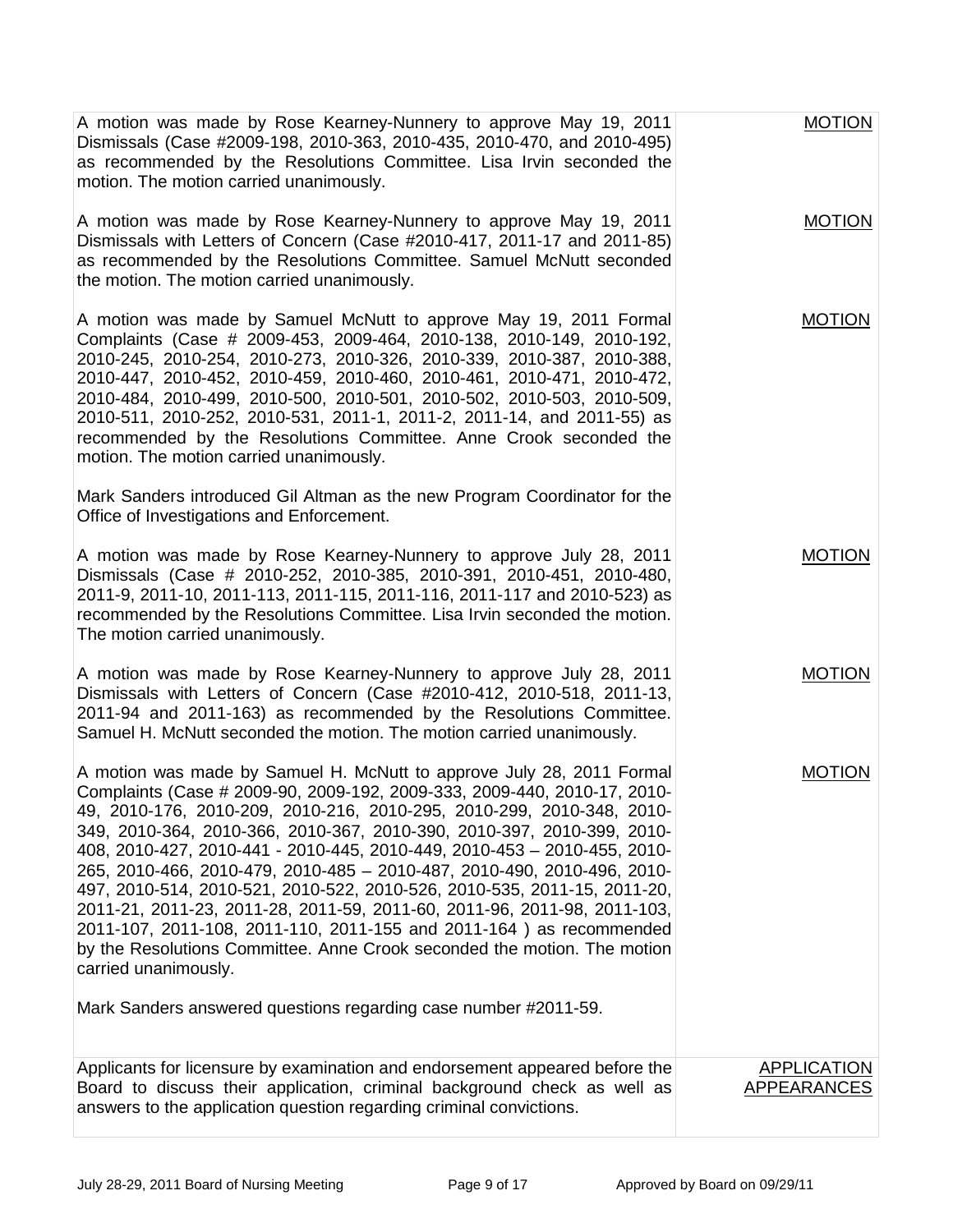| 8.2-An applicant for licensure by endorsement as a registered nurse<br>appeared before the Board to discuss "yes" answers on the application.                                                                                                                                                                                                                                                  |                                                                  |
|------------------------------------------------------------------------------------------------------------------------------------------------------------------------------------------------------------------------------------------------------------------------------------------------------------------------------------------------------------------------------------------------|------------------------------------------------------------------|
| A motion was made by Lisa Irvin to go into executive session for the purpose<br>of receiving legal counsel. Samuel McNutt seconded the motion. The motion<br>carried unanimously.                                                                                                                                                                                                              |                                                                  |
| A motion was made by Lisa Irvin to leave executive session. Anne Crook<br>seconded the motion. The motion carried unanimously. No official actions<br>were taken during executive session.                                                                                                                                                                                                     | <b>MOTION</b>                                                    |
| A motion was made by Lisa Irvin to allow the Applicant to endorse into South<br>Carolina as a registered nurse, that Applicant be evaluated by Recovering<br>Professional Program (RPP), based on RPP finding Applicant could enroll with<br>RPP or complete Consent Agreement on file with the State of North Carolina.<br>Samuel McNutt seconded the motion. The motion carried unanimously. | <b>MOTION</b>                                                    |
| 8.4–An applicant for licensure by endorsement as a licensed practical nurse<br>appeared before the Board to discuss "no" answers on the application;<br>however the Criminal Background Check indicated "Prior Arrest Data" on file.                                                                                                                                                           |                                                                  |
| A motion was made by Samuel McNutt to go into executive session for the<br>purpose of receiving legal counsel. Rose Kearney-Nunnery seconded the<br>motion. The motion carried unanimously.                                                                                                                                                                                                    | <b>MOTION</b>                                                    |
| A motion was made by Samuel McNutt to leave executive session. Rose<br>Kearney-Nunnery seconded the motion. The motion carried unanimously. No<br>official actions were taken during executive session.                                                                                                                                                                                        | <b>MOTION</b>                                                    |
| A motion was made by Samuel McNutt to reject the application to endorse into<br>South Carolina as a licensed practical nurse until matter in California is<br>resolved, when the matter is resolved, can re-apply for endorsement. Carol<br>Moody seconded the motion. The motion carried unanimously.                                                                                         | <b>MOTION</b>                                                    |
| 11.15–An applicant for licensure as a registered nurse by examination<br>appeared before the Board to discuss "yes" answers on the application.                                                                                                                                                                                                                                                |                                                                  |
| A motion was made by Rose Kearney-Nunnery to allow Applicant to take the<br>National Council Licensure Examination-Registered Nurse and upon<br>successful completion be licensed as a registered nurse. Samuel McNutt<br>seconded the motion. The motion carried unanimously.                                                                                                                 | <b>MOTION</b>                                                    |
| 8.1-Applicant failed to make an appearance before the Board to determine<br>licensure by endorsement.                                                                                                                                                                                                                                                                                          |                                                                  |
| A motion was made to deny the application pending a personal appearance.<br>The motion received a second. The motion carried unanimously.                                                                                                                                                                                                                                                      | <b>MOTION</b>                                                    |
| The Board deferred discussion regarding information on the Institute of<br>Medicine's (IOM) Regulatory Action Committee (RAC) until September 2011<br>Board meeting.                                                                                                                                                                                                                           | <b>IOM</b><br><b>REGULATORY ACTION</b><br><b>COMMITTEE (RAC)</b> |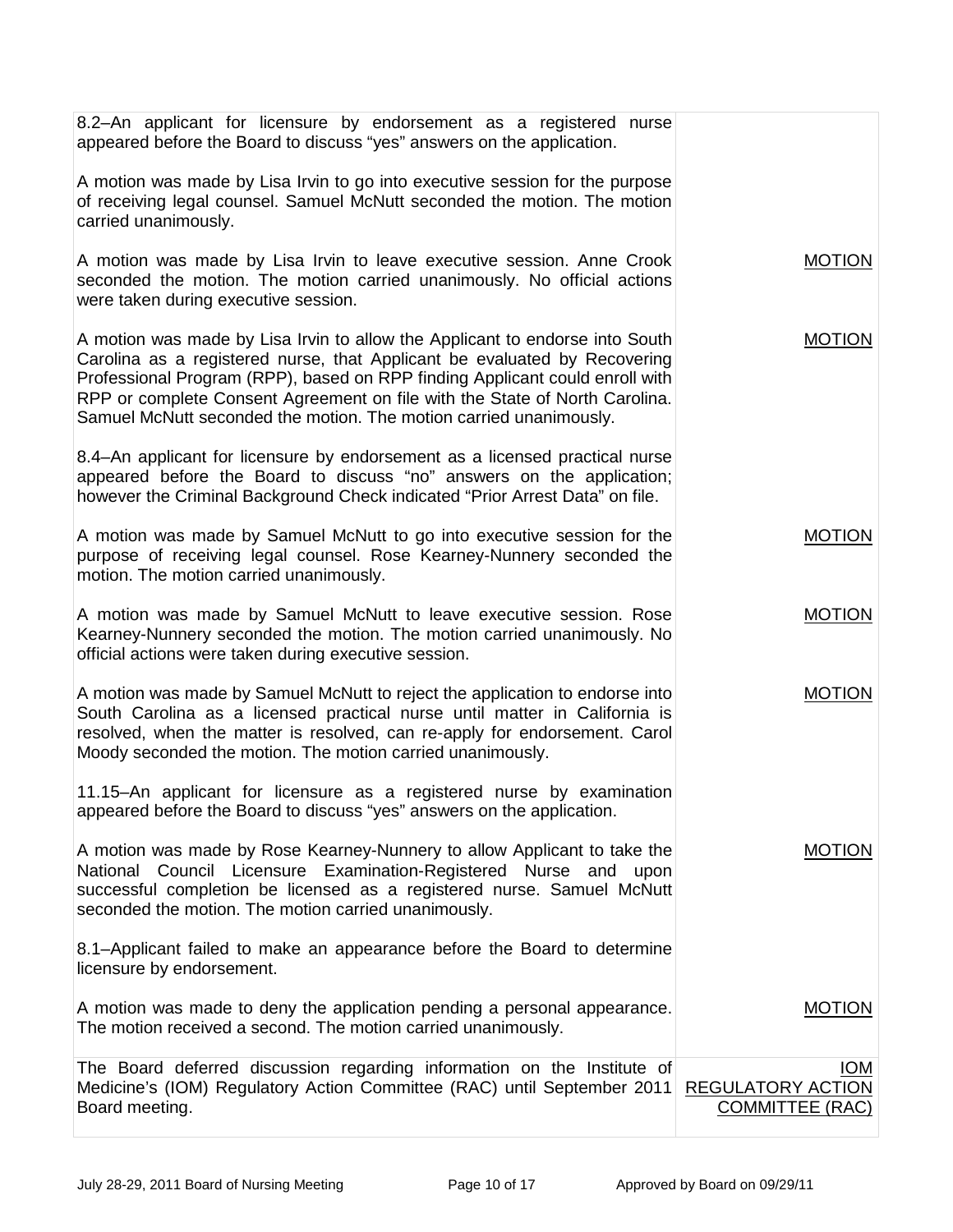| Joan Bainer informed the Board members all compliance matters will now be<br>handled by the Nursing Board staff. She explained to the Board that the<br>Disciplinary Review Committee no longer exists. Board staff will be utilizing<br>the Disciplinary Sanction Chart for non-compliance related issues. Ms. Bainer<br>further explained that the Board staff will be responsible for all worksite<br>monitoring approvals. She announced that the Resolutions Committee will<br>now be called the Investigative Review Committee (IRC). | <b>BOARD OF NURSING</b><br><b>COMPLIANCE</b><br><b>RESPONSIBILITIES</b><br><b>DRC COMMITTEE</b> |
|---------------------------------------------------------------------------------------------------------------------------------------------------------------------------------------------------------------------------------------------------------------------------------------------------------------------------------------------------------------------------------------------------------------------------------------------------------------------------------------------------------------------------------------------|-------------------------------------------------------------------------------------------------|
| Joan Bainer asked the Board to approve members for the Investigative<br>Review Committee (IRC). She asked if the IRC could consist of the Board<br>Administrator and a public nursing member. Her recommendations were<br>approve Kathleen Crispin, Brenda Martin, and Chris Haviland. Dean Grigg<br>informed the Board as information the Director of Labor, Licensing and<br>Regulations stated that no current board members sit on any board IRC.                                                                                       | <b>IRC DRC</b><br><b>MEMBERSHIP</b>                                                             |
| A motion was made by Rose Kearney-Nunnery to approve Chris Haviland,<br>Brenda Martin and Kathleen Crispin to serve for the Investigative Review<br>Committee. Samuel McNutt seconded the motion. The motion carried<br>unanimously.                                                                                                                                                                                                                                                                                                        | <b>MOTION</b>                                                                                   |
| Nancy Murphy proposed a revision to the Policy on Civil Penalties for<br>Unauthorized Nursing Practices.                                                                                                                                                                                                                                                                                                                                                                                                                                    | PROPOSED DRAFT<br><b>REVISIONS - POLICY</b><br>ON CIVIL PENALTIES                               |
| Board members were provided with a copy of the proposed changes for their<br>review and approval.                                                                                                                                                                                                                                                                                                                                                                                                                                           | <b>FOR UNAUTHORIZED</b><br><b>NURSING PRACTICE</b>                                              |
| A motion was made by Samuel McNutt to accept the proposed changes to the<br>Policy on Civil Penalties for Unauthorized Nursing Practice and leave the fine<br>as is. Anne Crook seconded the motion. The motion carried unanimously.                                                                                                                                                                                                                                                                                                        | <b>MOTION</b>                                                                                   |
| Nancy Murphy reported that the Agency Director had chosen the Nursing<br>Board to be the first board in the project to put all licensure applications online.<br>The examination application has been on-line for about two years. The<br>endorsement application will be the next to be introduced to on-line process.                                                                                                                                                                                                                     | <b>ON-LINE</b><br><b>APPLICATIONS</b>                                                           |
| As requested by the Board, Joan Bainer researched and provided more<br>information regarding case number #2010-523 from the Resolutions<br>Committee Report.                                                                                                                                                                                                                                                                                                                                                                                | <b>RESOLUTIONS</b><br><b>COMMITTEE REPORT</b><br>- CONTINUED                                    |
| A motion was made by Rose Kearney-Nunnery to approve July 28, 2011<br>Dismissals for case number #2010-523 as recommended by the Resolutions<br>Committee. Lisa Irvin seconded the motion. The motion carried unanimously.                                                                                                                                                                                                                                                                                                                  | <b>MOTION</b>                                                                                   |
| Birddie Felkel provided the Board with proposed changes to the Advisory<br>Opinion Supplement on the Nursing Management of Invasive Devices<br>(Catheters, Lines and Tubes). She proposed adding Coude' Catheters without<br>Stylet to the Genitourinary Chart for RNs and LPNs.                                                                                                                                                                                                                                                            | <b>GENITO URINARY</b><br>CHART/COUDE<br><b>CATHERTERS</b><br><b>WITHOUT STYLET</b>              |
| A motion was made by Samuel McNutt to accept the changes regarding the<br>Genitourinary Chart, the Coude Catheters Without Stylet. Rose Kearney-<br>Nunnery seconded the motion. The motion carried unanimously.                                                                                                                                                                                                                                                                                                                            | <b>MOTION</b>                                                                                   |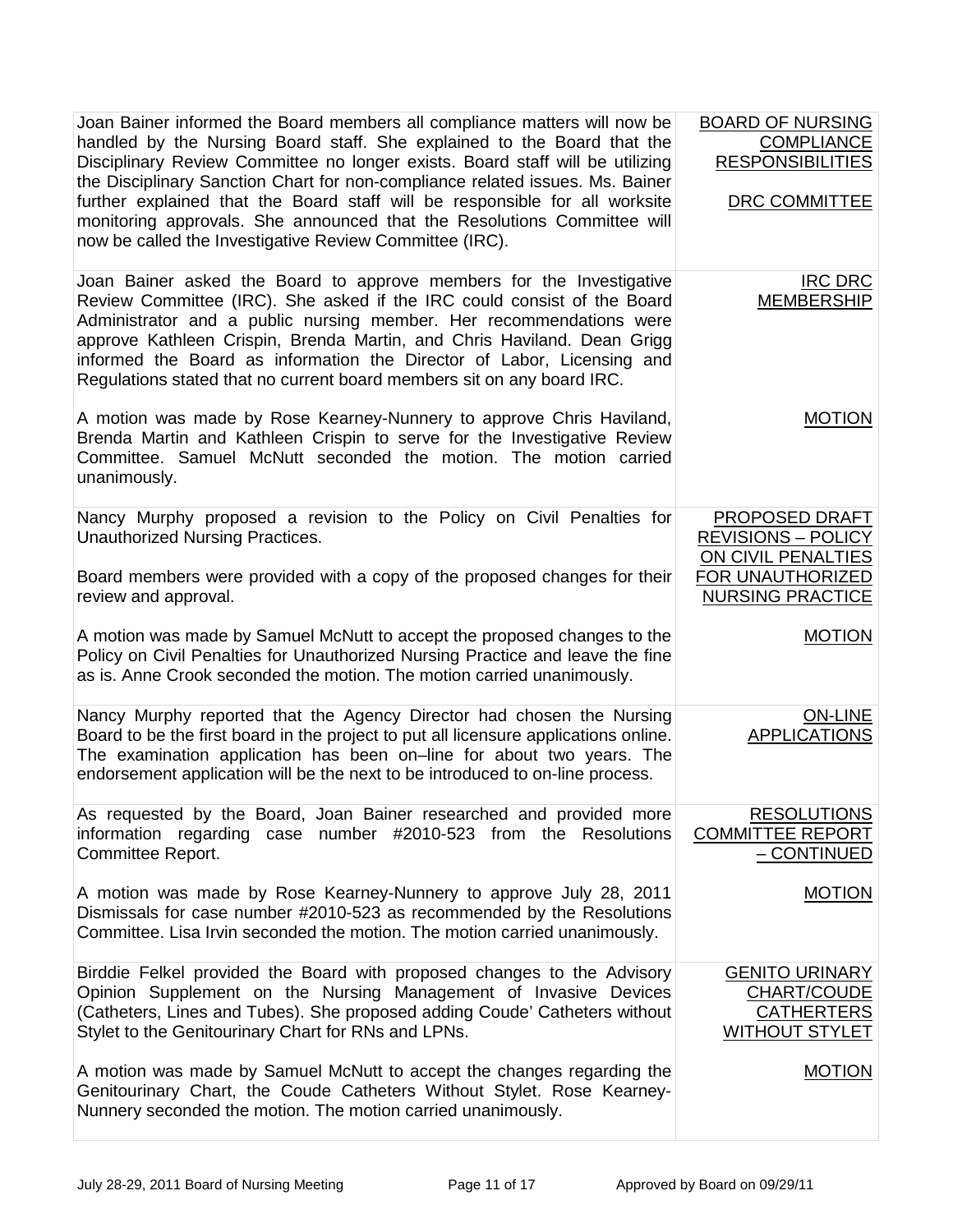| To determine appropriate disciplinary actions, the Board reviewed Disciplinary<br>Hearing Panel Reports along with transcripts and exhibits as well as<br>memoranda of agreement stipulating to violations of the Nurse Practice Act as<br>well as 40-1-110(F), S.C. Codes of Laws, as amended. Respondents<br>appeared before the Board to respond to questions. Representatives from the<br>Recovering Professional Program were present to respond to any questions<br>from the Board in cases regarding their clients. | <b>OGC HEARINGS</b> |
|----------------------------------------------------------------------------------------------------------------------------------------------------------------------------------------------------------------------------------------------------------------------------------------------------------------------------------------------------------------------------------------------------------------------------------------------------------------------------------------------------------------------------|---------------------|
| In Case #2010-37, Respondent requested modification of his/her order to<br>remove the narcotics restriction and to add the possibility of anesthesiologist<br>supervision in lieu of registered nurse supervision. Respondent appeared<br>before the Board without legal counsel. Respondent was aware of his/her right<br>to legal counsel and waived that right.                                                                                                                                                         |                     |
| A motion was made by Samuel McNutt in Case #2010-37 to remove the<br>narcotics restriction from the Consent Agreement and for the supervision<br>requirement to include the possibility of being supervised by an<br>anesthesiologist. Rose Kearney-Nunnery seconded the motion. The motion<br>carried unanimously.                                                                                                                                                                                                        | <b>MOTION</b>       |
| In Case #2009-138, Respondent requested to have the narcotics restriction<br>removed from his/her order. Respondent appeared before the Board without<br>legal counsel. Respondent was aware of his/her right to legal counsel and<br>waived that right.                                                                                                                                                                                                                                                                   |                     |
| A motion was made by Rose Kearney-Nunnery in Case #2009-138 to remove<br>the narcotics restriction from the Consent Agreement. Samuel McNutt<br>seconded the motion. The motion carried unanimously.                                                                                                                                                                                                                                                                                                                       | <b>MOTION</b>       |
| In Case #2008-494, Respondent failed to appear before the Board. The<br>purpose of the hearing was to determine whether Respondent should be<br>granted a license by examination.                                                                                                                                                                                                                                                                                                                                          |                     |
| A motion was made to deny the application pending a personal appearance by<br>the applicant. The motion received a second. The motion carried unanimously.                                                                                                                                                                                                                                                                                                                                                                 | <b>MOTION</b>       |
| In Case #2008-137, Respondent requested that the probation, registered<br>nurse supervision and quarterly reports provisions be lifted from his/her order.<br>Respondent appeared before the Board without legal counsel. Respondent<br>was aware of his/her right to legal counsel and waived that right.                                                                                                                                                                                                                 |                     |
| Lisa Irvin recused herself due to her relationship with Respondent. A quorum<br>was still present.                                                                                                                                                                                                                                                                                                                                                                                                                         |                     |
| A motion was made by Rose Kearney-Nunnery to go into executive session<br>for the purpose of receiving legal counsel in Case #2008-137. Samuel McNutt<br>seconded the motion. The motion carried unanimously.                                                                                                                                                                                                                                                                                                              | <b>MOTION</b>       |
| A motion was made by Samuel McNutt to leave executive session. Rose<br>Kearney-Nunnery seconded the motion. The motion carried unanimously. No<br>official actions were taken during executive session.                                                                                                                                                                                                                                                                                                                    | <b>MOTION</b>       |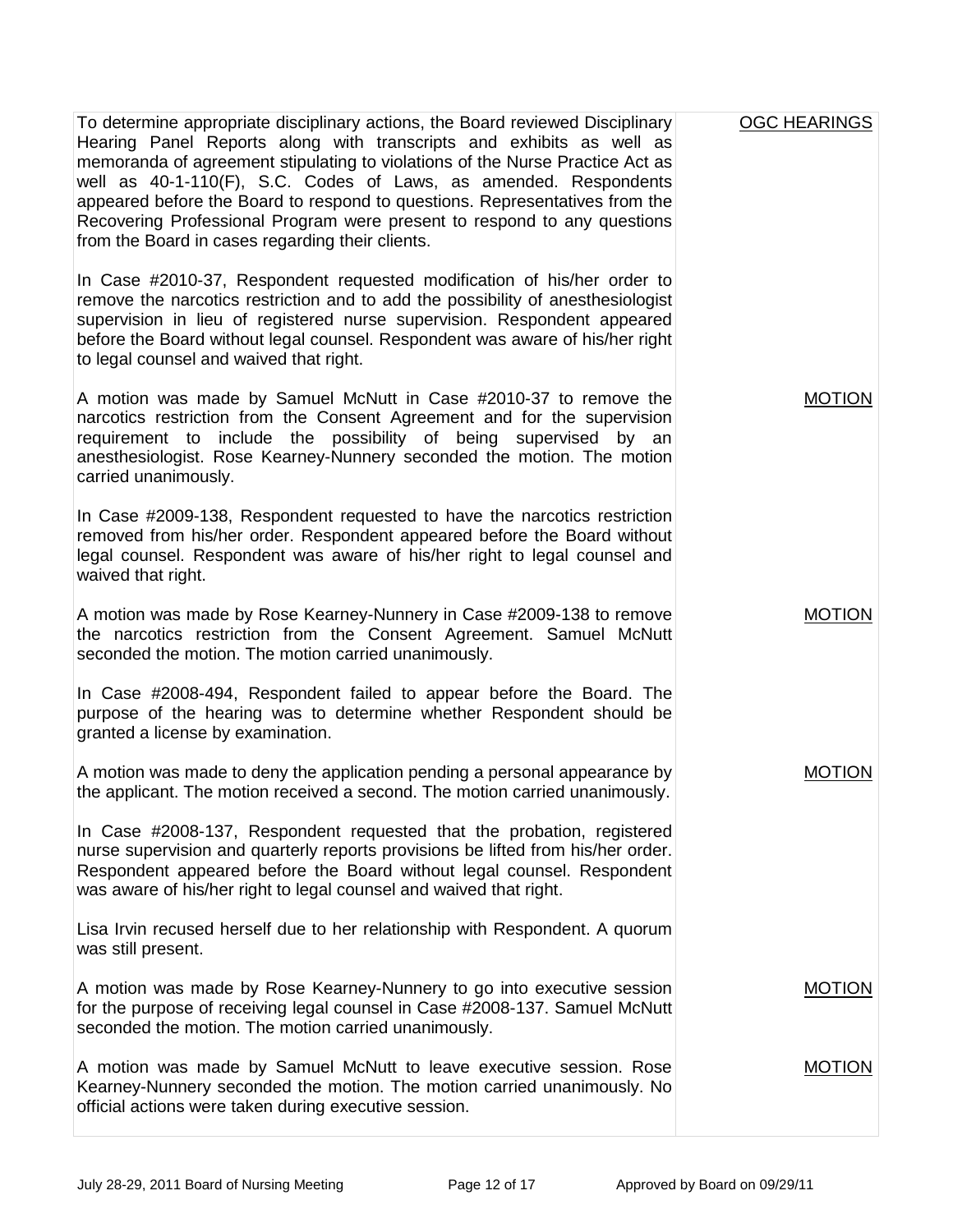| A motion was made by Rose Kearney-Nunnery in Case #2008-137 to revise<br>Probation Order by lifting on site, on-shift supervision and Respondent will be<br>required to have each employer submit quarterly written reports as soon as<br>employment begins. Samuel McNutt seconded the motion. The motion carried<br>unanimously.                                                                                                                                                                                                         | <b>MOTION</b>                                                                                          |
|--------------------------------------------------------------------------------------------------------------------------------------------------------------------------------------------------------------------------------------------------------------------------------------------------------------------------------------------------------------------------------------------------------------------------------------------------------------------------------------------------------------------------------------------|--------------------------------------------------------------------------------------------------------|
| Applicants for licensure by examination and endorsement appeared before the<br>Board to respond to questions regarding their application, criminal background<br>check as well as their responses to the application question regarding criminal<br>convictions.                                                                                                                                                                                                                                                                           | <b>APPLICATION</b><br><b>APPEARANCES</b>                                                               |
| 8.3–An applicant for licensure by endorsement as a registered nurse<br>appeared before the Board to discuss "yes" answers on the application.                                                                                                                                                                                                                                                                                                                                                                                              |                                                                                                        |
| A motion was made by Rose Kearney-Nunnery to allow Applicant to endorse<br>into South Carolina as a registered nurse. Samuel McNutt seconded the<br>motion. The motion carried unanimously.                                                                                                                                                                                                                                                                                                                                                | <b>MOTION</b>                                                                                          |
| 11.8-An applicant for licensure as a practical nurse by examination appeared<br>before the Board to discuss "yes" answers on the application.                                                                                                                                                                                                                                                                                                                                                                                              |                                                                                                        |
| A motion was made by Rose Kearney-Nunnery to allow Applicant to take the<br>National Council Licensure Examination-Practical Nurse and upon successful<br>completion be licensed as a practical nurse. Samuel McNutt seconded the<br>motion. The motion carried unanimously.                                                                                                                                                                                                                                                               | <b>MOTION</b>                                                                                          |
| Birddie Felkel provided information on the APRN Roundtable she attended in<br>May 2011. The topics discussed included 2011 Legislative Session/Update on<br>APRN Bills; Practice Autonomy, Prescribing Authority, Board Disciplinary<br>Actions, National Council State Board of Nursing Study results; Health Reform<br>and Emerging APRN Policy Issues; and the Future of Nursing Region Action<br>Coalitions (RACS). These topics may be viewed at NCSBN.org under Nursing<br>Initiatives, APRN Consensus Model, and the Model Toolkit. | APRN ROUNDTABLE<br><b>UPDATE</b>                                                                       |
| Birddie Felkel provided the Board with the Office of Investigation and<br>Enforcement (OIE) graphs for the first and second quarters of 2011. She<br>explained that the OIE cases closed versus pending cases provide<br>transparency as was the goal of the Board with these graphs.                                                                                                                                                                                                                                                      | <u>OIE DATA GRAPH -</u><br>2011 FIRST QTR (JAN-<br><b>MARCH) &amp; SECOND</b><br><b>QTR (APR-JUNE)</b> |
| Joan Bainer informed the Board of fee changes implemented by the Director.<br>The \$7 Recovering Professional Program fee has been removed. Verification<br>fees are reduced to \$5.00. A \$25.00 Walk-In fee was put into place if an<br>applicant decides to walk in for services that could be completed online                                                                                                                                                                                                                         | <b>ADMINISTRATORS</b><br>REPORT-<br><b>REDUCTION IN FEES</b>                                           |
| Joan Bainer recommended that the Board defer the discussion of the 2011<br>Annual Leadership Nursing Summit Report until September 2011 Board<br>meeting.                                                                                                                                                                                                                                                                                                                                                                                  | 2011 ANNUAL<br><b>LEADERSHIP</b><br><b>NURSING SUMMIT</b>                                              |
| The Board was provided with Guidelines for Approval of Non-Routine<br>Licensure Applications for review and approval. Ms. Bainer asked approval for<br>President, Vice President and Administrator to approve criminal background<br>checks using three tiers 1) Administrator approvals; 2) President, Vice                                                                                                                                                                                                                               | NON-ROUTINE<br><b>LICENSURE</b><br><b>APPLICATIONS</b>                                                 |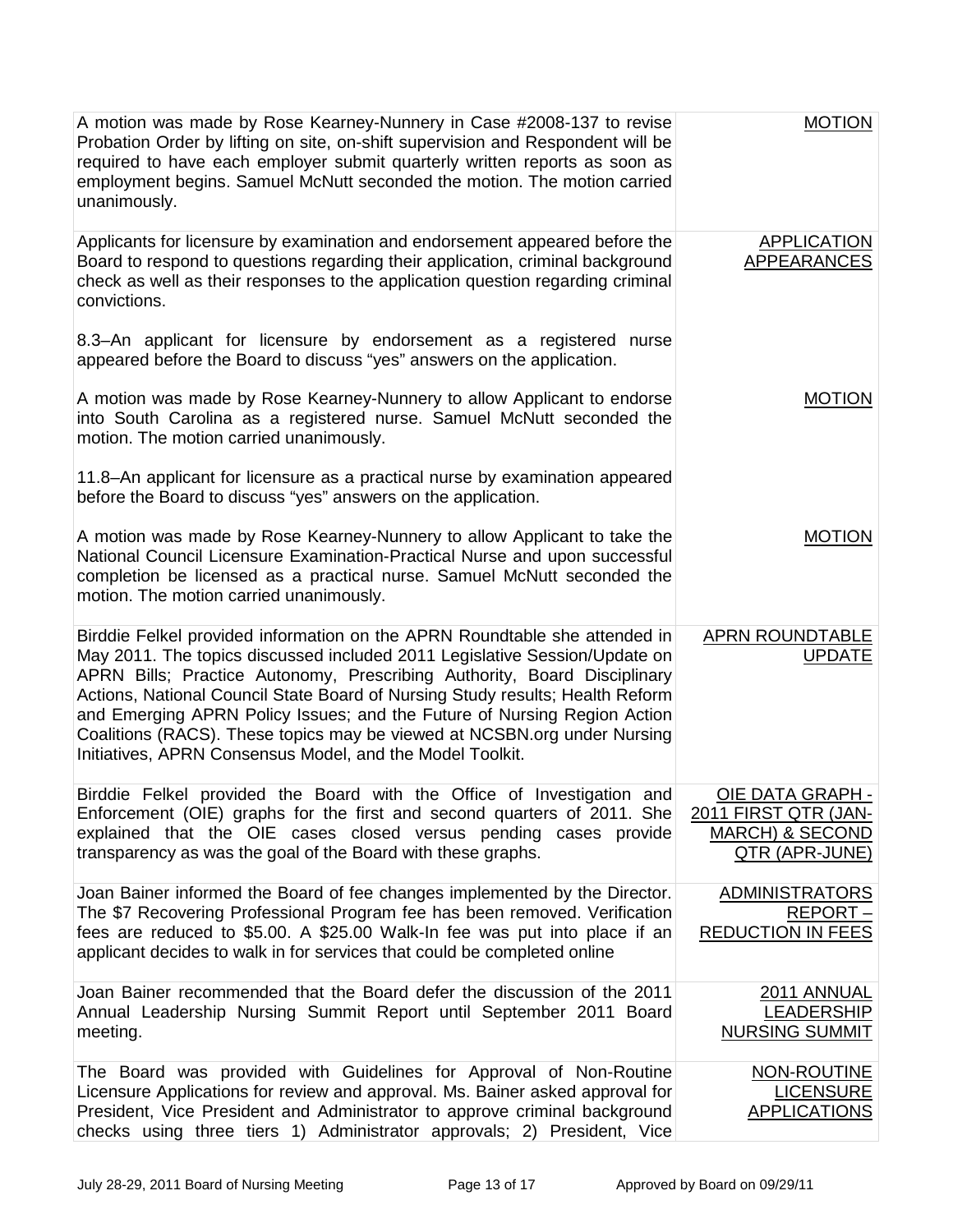| President and Administrator review and approval; and 3) Board appearance.                                                                                                                                                                                                                                                                                                                                                                                                                                                |                                                                                                             |
|--------------------------------------------------------------------------------------------------------------------------------------------------------------------------------------------------------------------------------------------------------------------------------------------------------------------------------------------------------------------------------------------------------------------------------------------------------------------------------------------------------------------------|-------------------------------------------------------------------------------------------------------------|
| A motion was made by Anne Crook to approve the Guidelines for Approval of<br>Non-Routine Licensure Applications as presented. Samuel McNutt seconded<br>the motion. The motion carried unanimously.                                                                                                                                                                                                                                                                                                                      | <b>MOTION</b>                                                                                               |
| A motion was made by Anne Crook for names to remain on the list after the<br>Administrator review to be reviewed by either the Board President, if she is not<br>available, the Board Vice-President, for additional review and action and that<br>any applications remaining will come before the Board. Samuel McNutt<br>seconded the motion. The motion carried unanimously.                                                                                                                                          | <b>MOTION</b>                                                                                               |
| Joan Bainer provided the Board with information on the 2011 National<br>Counsel of States Boards of Nursing (NCSBN) Annual Meeting and Delegate<br>Assembly, including Slate of Candidates and Summary of Recommendations.<br>She stated that Board President Sylvia Whiting, Board Vice President Rose<br>Kearney as well as Nancy Murphy and herself would be attending the<br>meeting. She recommended that Nancy Murphy and Sylvia Whiting represent<br>the Board of Nursing as voting members at Delegate Assembly. | <b>NCSBN DELEGATE</b><br><b>ASSEMBLY - SLATE</b><br>OF CANDIDATES &<br>SUMMARY OF<br><b>RECOMMENDATIONS</b> |
| A motion was made by Anne Crook to allow Nancy Murphy and Sylvia Whiting<br>to have the authority to vote and represent the Board in the decisions at the<br>Assembly. Lisa Irvin seconded the motion. The motion carried unanimously.                                                                                                                                                                                                                                                                                   | <b>MOTION</b>                                                                                               |
| Joan Bainer announced she would be receiving an award for being nurse<br>administrator for greater than five years and as a Fellow from the Institute of<br>Regulatory Excellence. Her research was on Teaching Related to Regulations<br>and Experience (TREE)/Legal Aspects Workshop. She reported also was one<br>of the co-authors of the NCSBN Substance Abuse Manual.                                                                                                                                              | <b>RECOGNITION FOR</b><br><b>NURSE</b><br><b>ADMINISTRATOR FOR</b><br><b>MORE THAN 5 YEARS</b>              |
| A motion was made by Anne Crook to recognize Joan Bainer's<br>accomplishments in the minutes. Samuel McNutt seconded the motion. The<br>motion carried unanimously.                                                                                                                                                                                                                                                                                                                                                      | <b>MOTION</b>                                                                                               |
| Hearing panel member vacancies are not advertised.<br>Nominees<br>are<br>recommended by members of the nursing community. The Board reviewed<br>the nomination application and curriculum vitae of Kathleen Winfield.                                                                                                                                                                                                                                                                                                    | <b>NURSING BOARD</b><br>PANEL MEMBER                                                                        |
| A motion was made by Rose Kearney-Nunnery to deny approval to appoint<br>Kathleen Winfield, RN as a hearing panel member due to her education level.<br>Samuel McNutt seconded the motion. The motion carried unanimously.                                                                                                                                                                                                                                                                                               | <b>MOTION</b>                                                                                               |
| A motion was made by Anne Crook for Nursing Board Hearing Panel<br>Members to have a minimum of a graduate degree in nursing. Samuel McNutt<br>seconded the motion. The motion carried unanimously.                                                                                                                                                                                                                                                                                                                      | <b>MOTION</b>                                                                                               |
| Applicants for licensure by examination or endorsement appeared to respond<br>to questions regarding their application, criminal background check as well as<br>their responses to the application question regarding criminal convictions.<br>11.4-Applicant requested to defer his/her examination application.                                                                                                                                                                                                        | <b>APPLICATION</b><br><b>APPEARANCES</b>                                                                    |
|                                                                                                                                                                                                                                                                                                                                                                                                                                                                                                                          |                                                                                                             |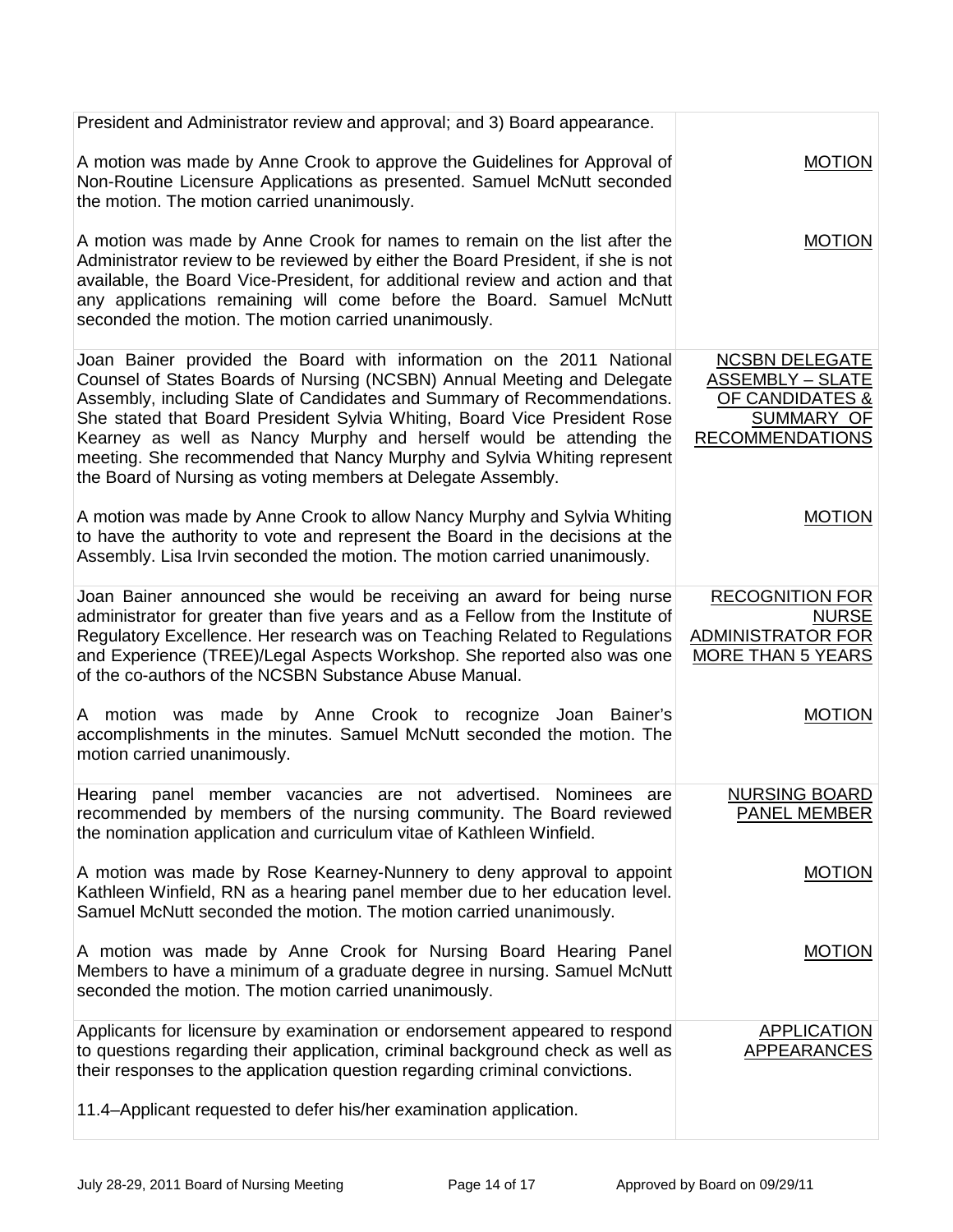| 11.10-Applicant failed to appear regarding his/her endorsement application.                                                                                                                                                                                                                                                    |               |
|--------------------------------------------------------------------------------------------------------------------------------------------------------------------------------------------------------------------------------------------------------------------------------------------------------------------------------|---------------|
| 11.13-Applicant failed to appear regarding his/her examination application.                                                                                                                                                                                                                                                    |               |
| 11.14-Applicant failed to appear regarding his/her endorsement application                                                                                                                                                                                                                                                     |               |
| 11.16-Applicant failed to appear regarding his/her endorsement application                                                                                                                                                                                                                                                     |               |
| A motion was made to deny the above applicants pending a personal<br>appearance before the Board. The motion received a second. The motion<br>carried unanimously.                                                                                                                                                             | <b>MOTION</b> |
| 11.1–An applicant for licensure as a registered nurse by endorsement<br>appeared before the Board to discuss "yes" answers on his/her application.                                                                                                                                                                             |               |
| A motion was made by Rose Kearney-Nunnery to allow the applicant to<br>endorse into South Carolina as a Single State registered nurse. Samuel<br>McNutt seconded the motion. The motion carried unanimously.                                                                                                                   | <b>MOTION</b> |
| 11.2-An applicant for reinstatement of his/her registered nurse license<br>appeared before the Board to discuss "yes" answers on the application.                                                                                                                                                                              |               |
| A motion was made by Rose Kearney-Nunnery to allow Applicant to reinstate<br>his/her license and to issue a private reprimand and to impose a civil penalty<br>of \$2000. Anne Crook seconded the motion. The motion carried unanimously.                                                                                      | <b>MOTION</b> |
| 11.3-An applicant for reinstatement of his/her registered nurse license<br>appeared before the Board to discuss "yes" answers on the application.                                                                                                                                                                              |               |
| A motion was made by Rose Kearney-Nunnery to allow Applicant to reinstate<br>his/her license, to issue a private reprimand and to impose a civil penalty of<br>\$2000. James Mallory seconded the motion. The motion carried unanimously.                                                                                      | <b>MOTION</b> |
| 11.5 -An applicant for licensure by reinstatement of his/her licensed practical<br>nurse license appeared before the Board to discuss "yes" answers on the<br>application.                                                                                                                                                     |               |
| A motion was made by Samuel McNutt to go into executive session for the<br>purpose of receiving legal counsel. Lisa Irvin seconded the motion. The<br>motion carried unanimously.                                                                                                                                              | <b>MOTION</b> |
| A motion was made by Samuel McNutt to leave executive session. Rose<br>Kearney-Nunnery seconded the motion. The motion carried unanimously. No<br>official actions were taken during executive session                                                                                                                         | <b>MOTION</b> |
| A motion was made by Lisa Irvin to allow Applicant to reinstate his/her license<br>after completion of thirty continuing education hours demonstrating<br>competency and to include thirty continuing education hours needed for 2012<br>renewal. Rose Kearney-Nunnery seconded the motion. The motion carried<br>unanimously. | <b>MOTION</b> |
| 11.6-An applicant for licensure as a licensed practical nurse by endorsement                                                                                                                                                                                                                                                   |               |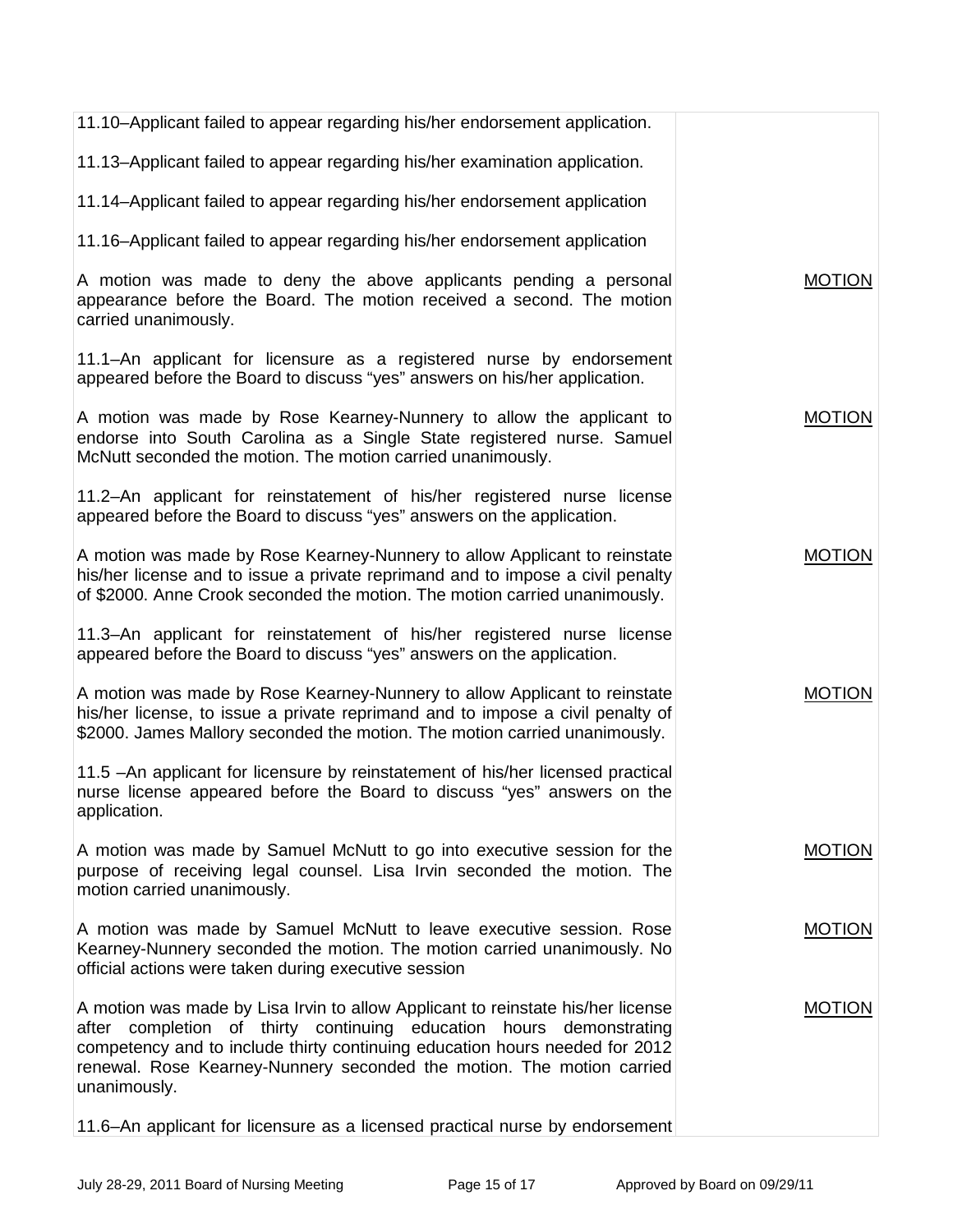| appeared before the Board to discuss "yes" answers on the application.                                                                                                                                                                                                                      |               |
|---------------------------------------------------------------------------------------------------------------------------------------------------------------------------------------------------------------------------------------------------------------------------------------------|---------------|
| A motion was made by Rose Kearney-Nunnery to allow Applicant to endorse<br>into South Carolina as a Compact licensed practical nurse. Samuel McNutt<br>seconded the motion. The motion carried unanimously.                                                                                 | <b>MOTION</b> |
| 11.7-An applicant for licensure as a licensed practical nurse by examination<br>appeared before the Board to discuss "yes" answers on the application.                                                                                                                                      |               |
| A motion was made by Rose Kearney-Nunnery to allow Applicant to take the<br>National Council Licensure Examination-Practical Nurse (NCLEX-PN) and<br>upon successful completion be licensed as a practical nurse. Anne Crook<br>seconded the motion. The motion carried unanimously.        | <b>MOTION</b> |
| 11.9-An applicant for licensure as a registered nurse by examination appeared<br>before the Board to discuss "yes" answers on the application.                                                                                                                                              |               |
| A motion was made by Anne Crook to allow Applicant to take the National<br>Council Licensure Examination-Registered Nurse (NCLEX-RN) and upon<br>successful completion be licensed as a registered nurse. Samuel McNutt<br>seconded the motion. The motion carried unanimously.             | <b>MOTION</b> |
| 11.11–An applicant for licensure as a registered nurse by examination<br>appeared before the Board to discuss "yes" answers on the application.                                                                                                                                             |               |
| A motion was made by Lisa Irvin to go into executive session for the purpose<br>of receiving legal counsel. Samuel McNutt seconded the motion. The motion<br>carried unanimously.                                                                                                           | <b>MOTION</b> |
| A motion was made by Samuel McNutt to leave executive session. Lisa Irvin<br>seconded the motion. The motion carried unanimously. No official actions<br>were taken during executive session                                                                                                | <b>MOTION</b> |
| A motion was made by Samuel McNutt to allow Applicant to take the National<br>Council Licensure Examination-Registered Nurse and upon successful<br>completion of an ethics course be licensed as a registered nurse. James<br>Mallory seconded the motion. The motion carried unanimously. | <b>MOTION</b> |
| 11.12 - An applicant for licensure as a registered nurse by examination<br>appeared before the Board to discuss "yes" answers on the application.                                                                                                                                           |               |
| A motion was made by Samuel McNutt to go into executive session for the<br>purpose of receiving legal counsel. Lisa Irvin seconded the motion. The<br>motion carried unanimously.                                                                                                           | <b>MOTION</b> |
| A motion was made by Lisa Irvin to leave executive session. Carol Moody<br>seconded the motion. The motion carried unanimously. No official actions<br>were taken during executive session                                                                                                  | <b>MOTION</b> |
| A motion was made by Samuel McNutt to allow the applicant to take the<br>National Council Licensure Examination-Registered Nurse and upon<br>successful completion of a mental health examination by Board approved                                                                         | <b>MOTION</b> |